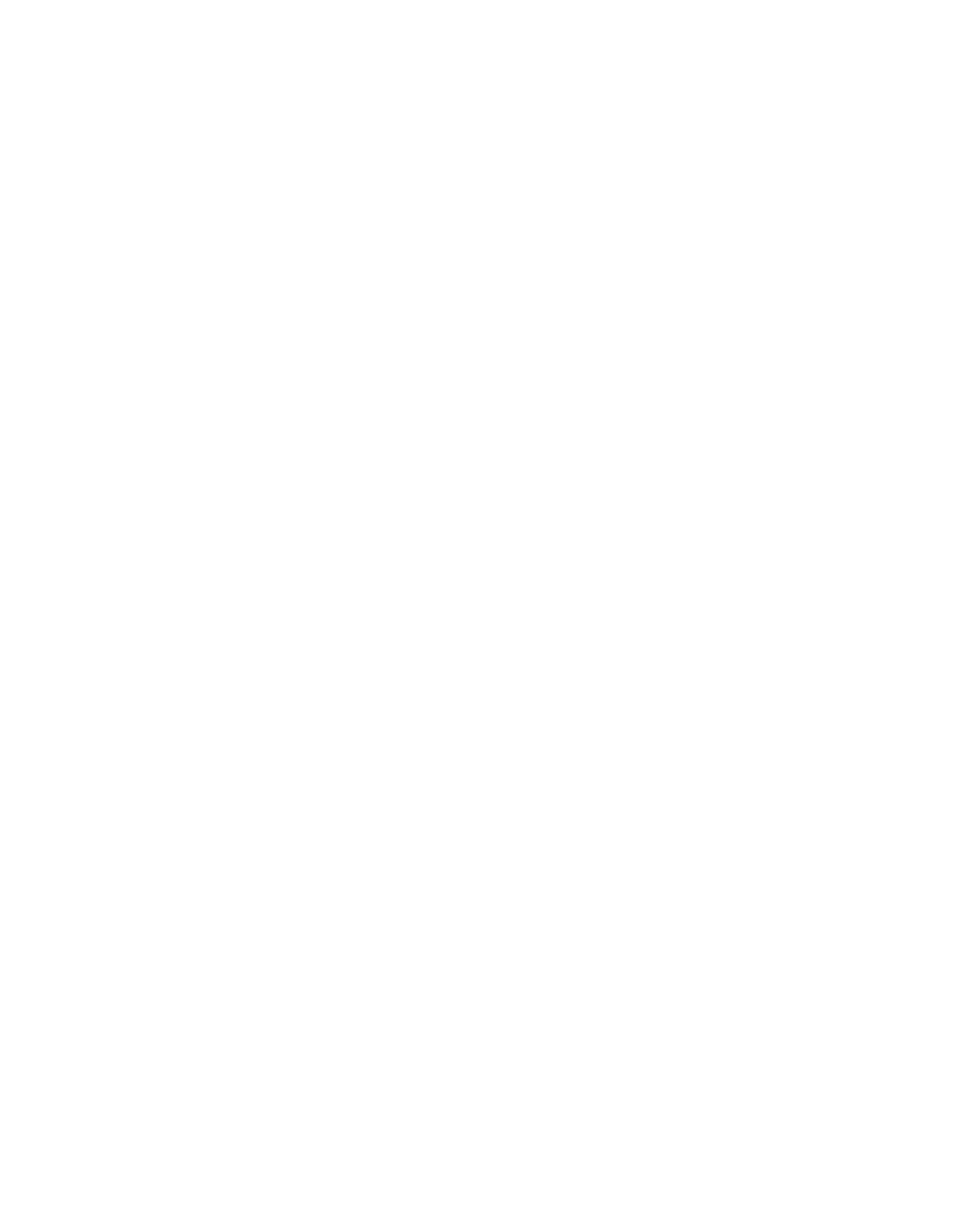# **C O N T E N T S**

| Paragraph | <b>Subject</b>                         | Page |
|-----------|----------------------------------------|------|
|           | Introduction                           |      |
| 2         | Overview of State Finances             | 2    |
| 3         | Compliance to FRBM targets             | 6    |
| 4         | <b>Budget Projections and Outturns</b> | 13   |
| 4         | <b>Concluding Remarks</b>              | 20   |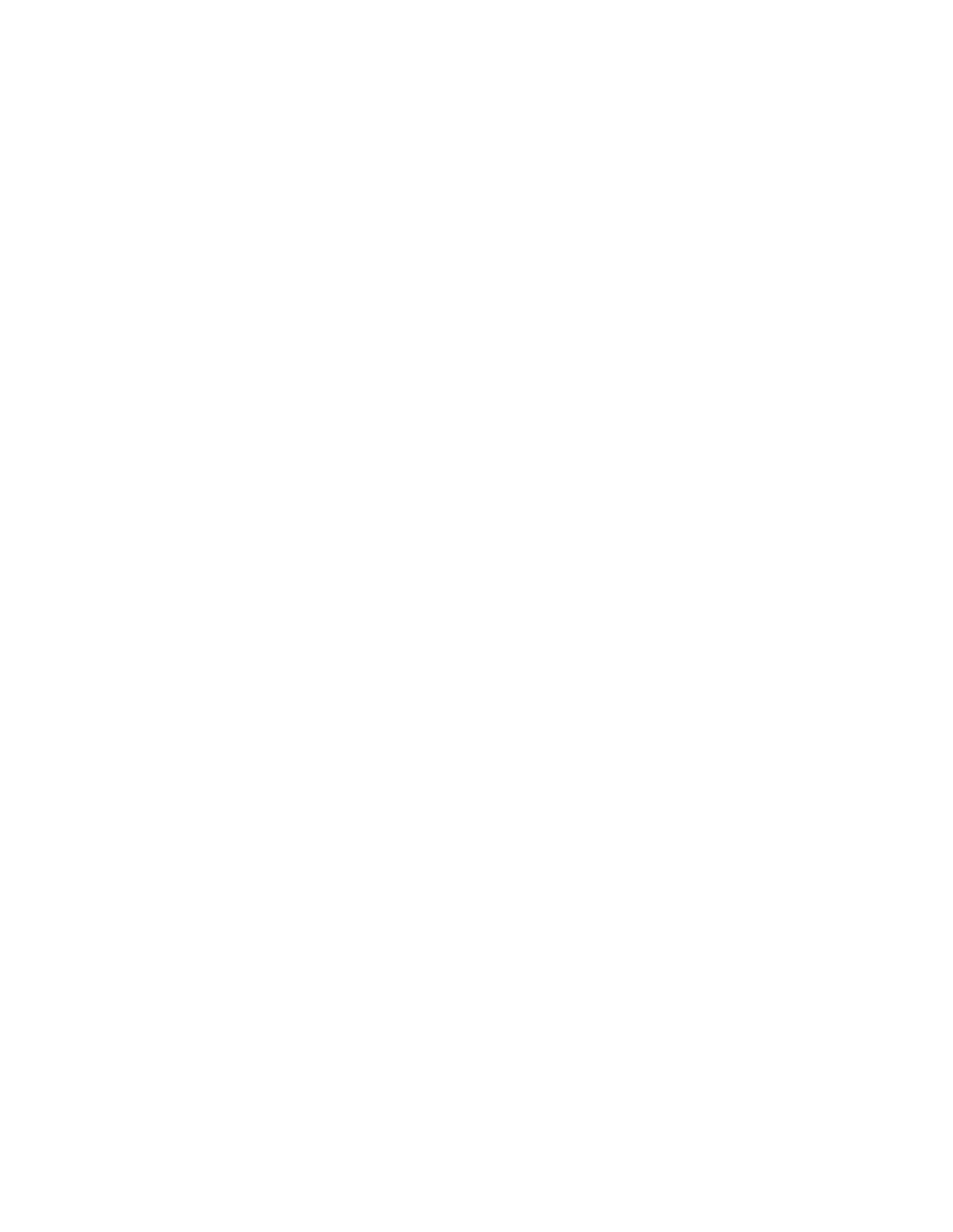| Table No.        | <b>Subject</b>                                          | Page      |
|------------------|---------------------------------------------------------|-----------|
| $\mathbf{1}$     | Fiscal Profile of Odisha: An Overview                   | 3         |
| $\overline{2}$   | FRBM Act Targets and Fiscal Achievements during 2012-13 | 8         |
| 3                | <b>Outstanding Guarantee</b>                            | 9         |
| $\boldsymbol{4}$ | Percentage of Expenditure during March & Last Quarter   | 12        |
| 5                | Budget Estimates & Outturns for the year 2012-13        | 14        |
| 6                | Borrowings and Repayments: 2012-13                      | 15        |
| 7                | Revenue Realization: 2012-13                            | <b>16</b> |
| 8                | <b>Expenditure Profile</b>                              | 18        |
| 9                | <b>Cash Balance Position and Investments</b>            | 20        |

## **LIST OF TABLES**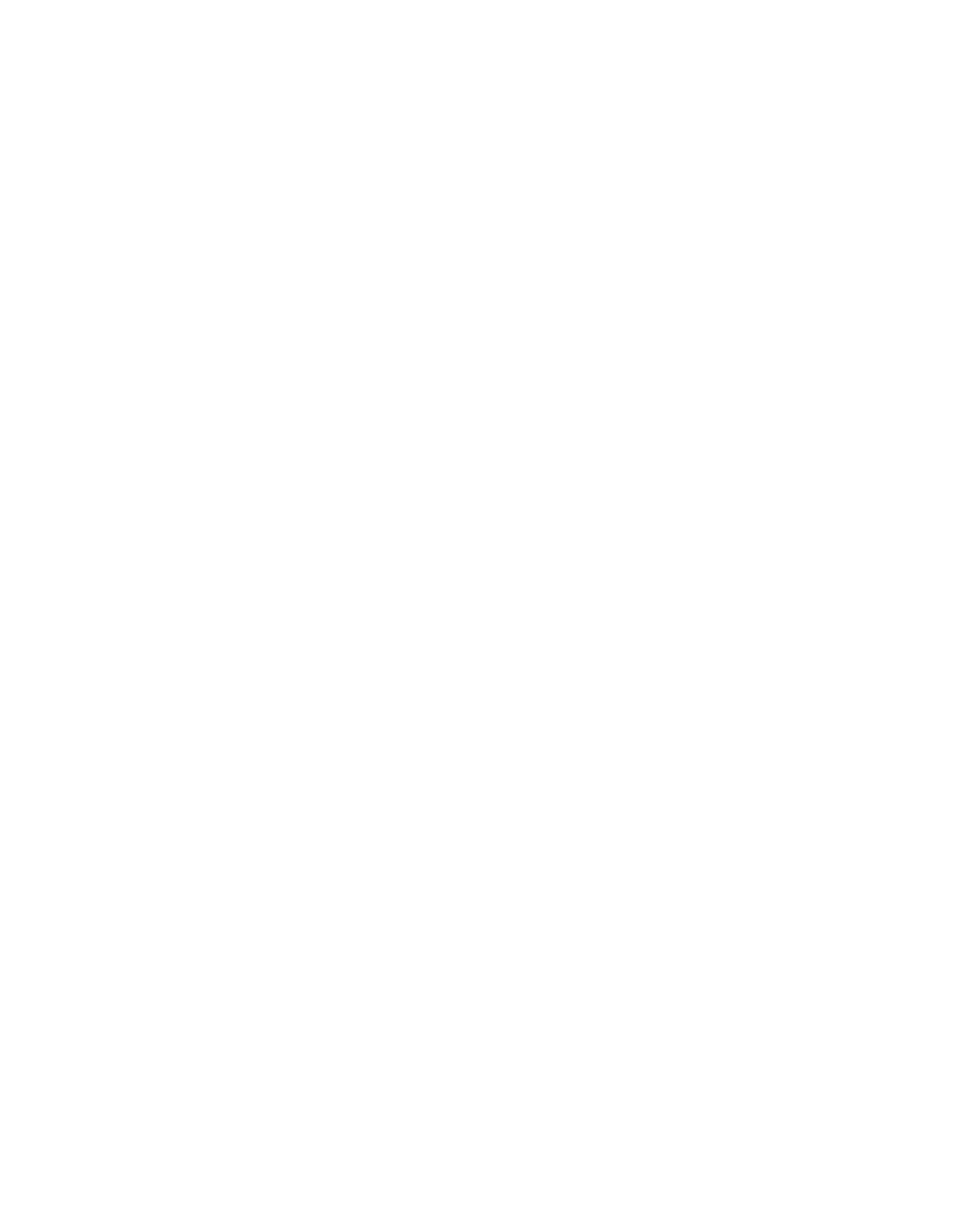### **P R E F A C E**

In terms of the provisions of Sub-section (2-a) of section 8 of Odisha Fiscal Responsibility and Budget Management Act, 2005 (Odisha FRBM Act, 2005), the State Government are required to entrust an agency, independent of the State Government interference, to make a review of compliance to the provisions of the Act and submit a report and cause it to be laid before the State Legislature.

In compliance with the said provisions of Odisha FRBM Act, 2005, the task of independent review of State's finances for the year 2012‐13 was assigned to the National Institute of Public Finance and Policy (NIPFP), New Delhi, a national level institute engaged in the study and research in public finance and public policy. It is an independent non‐Government Institution engaged in the pursuit of research in public economics and policies.

NIPFP assigned the task to Dr. Tapas Sen, Professor and Dr. Pratap Ranjan Jena, Associate Professor of the institute. In course of the review, the two experts visited Bhubaneswar and had interaction with senior officials of the State Government Departments including Finance Department. The National Institute of Public Finance and Policy submitted the review report on 23rd July, 2014.

I deem it to be a privilege to lay the report in the Legislative Assembly.

Bhubaneswar

July, 2014 (**Shri Pradip Kumar Amat**) Minister, Finance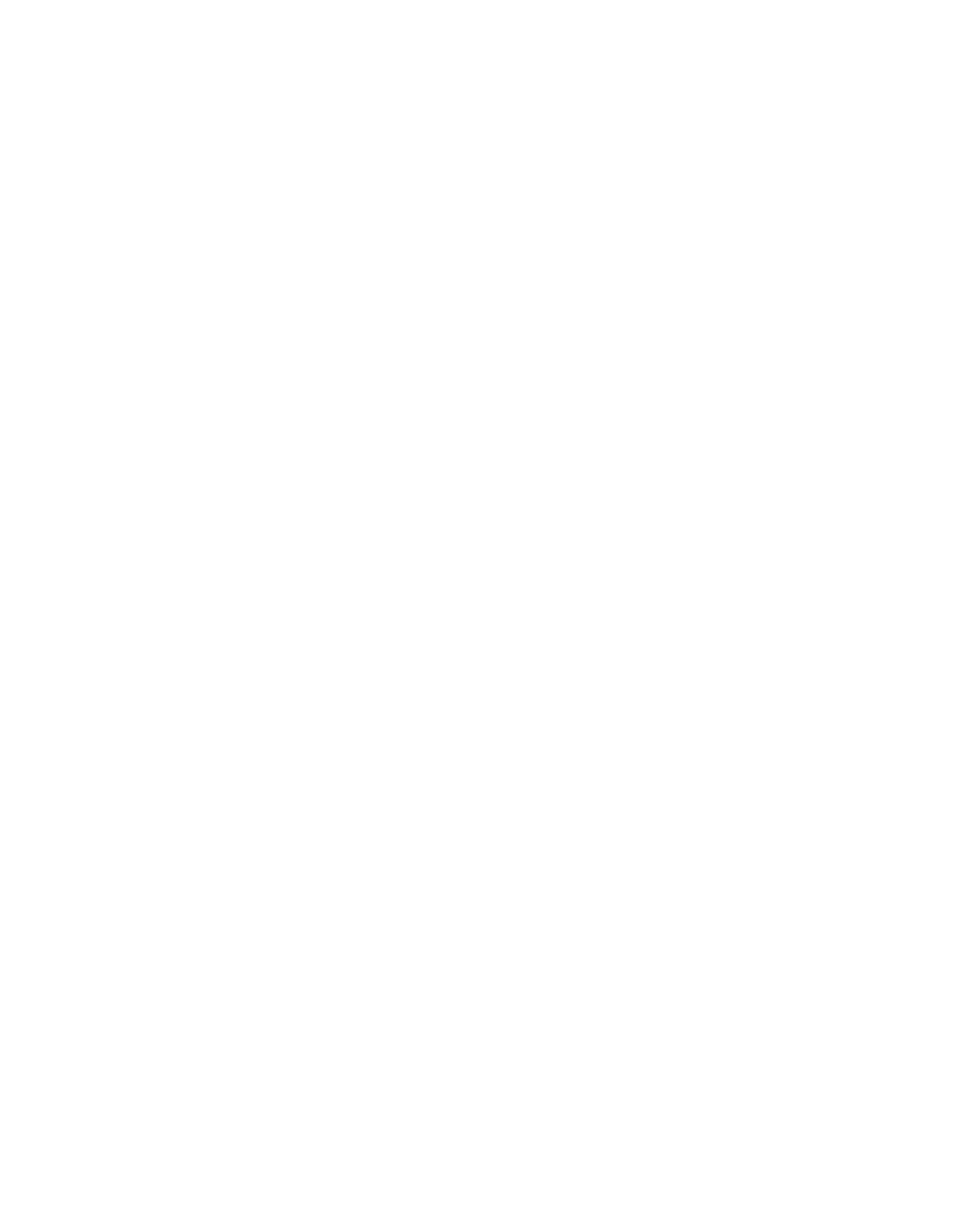#### **1. Introduction**

 The Government of Odisha amended the Fiscal Responsibility and Budget Management Act (FRBM), 2005 and provided for an independent review/monitoring of compliance of the implementation of the FRBM Act following the recommendations of the Thirteenth Finance Commission (TFC). The TFC held the view that the independent review/monitoring was a desirable feature of the FRBM Act to improve the credibility and transparency of the fiscal management of the Government. The amendment to the Act provides an institutional process to assess the fiscal management of the State Government keeping the statutory fiscal targets and fiscal management principles enshrined in the FRBM Act. The State Government entrusted the responsibility of reviewing the compliance of the Act for the year 2012-13 to the National Institute of Public Finance and Policy (NIPFP), New Delhi. This review report evaluates the fiscal trends achieved during the year 2012-13 as against the budget projections contained in the rolling fiscal targets worked out in the Medium Term Fiscal Policy (MTFP) presented along with the budget. The report also considers the desired fiscal management principles contained in the FRBM Act to achieve the fiscal targets and transparency measures.

The Department of Finance provided data and information on State Finances for this study and gave an overall perspective on the State fiscal management including revenue receipts trends, debt management, resource allocations to different sectors, and achievement of FRBM fiscal targets. The study also benefited from the inputs provided by the spending departments. The issues related to sector priorities and expenditure pattern for the year 2012-13, including utilization of budgeted amount under revenue and capital heads, were discussed with them.

 Although the growth of the State economy remained volatile and experienced a slowdown after 2007-08, the State continued to adhere to the fiscal targets of the FRBM Act. The growth rate of the GSDP declined from close to 11 per cent in 2007-08 to 7.75 per cent in 2008-09 and further plummeted to a low of 4.55 per cent in 2009-10. While the State registered a reasonably good performance during 2010-11 at 8.01 per cent, the growth rate declined to 3.78 per cent in 2011-12. The revised estimate for the year 2012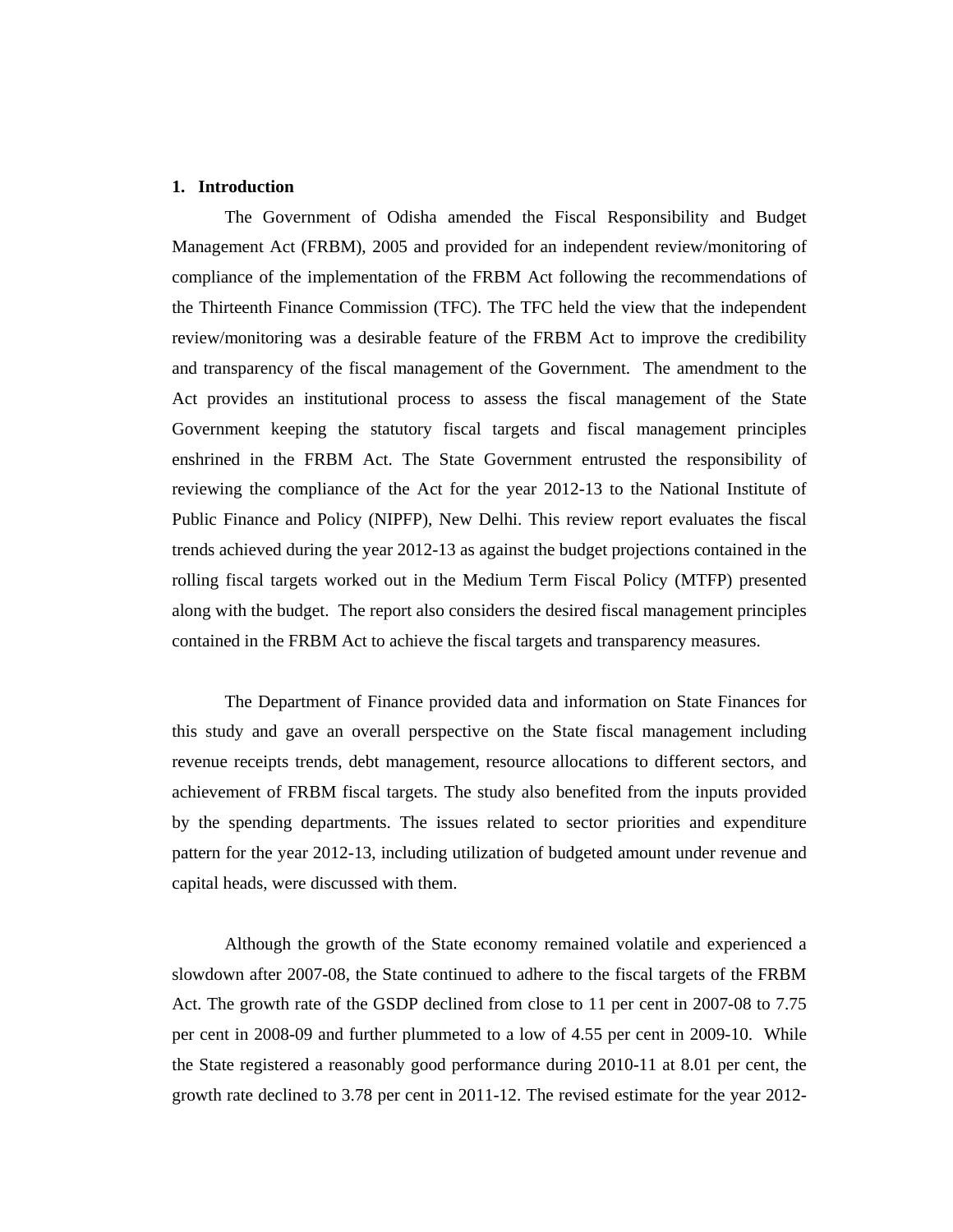13 shows that the growth of GSDP recovered again to 8.09 per cent. The nominal growth of the GSDP for the year 2012-13 was 19.05 per cent. The volatility in the growth of the State economy hampers the predictability of the flow of revenue. At the same time, slow growth of the national economy and efforts to reduce fiscal deficit at the central level by controlling the plan expenditure has adversely affected the flow of central resources to the State. The growth of GDP after improving in 2009-10 and 2010-11 from the setback suffered in 2008-09, slumped to 4.47 per cent in 2012-13. The achievement of fiscal targets and observance of the core fiscal management principles as required under the amended Odisha FRBM Act, 2011 get affected by the movement of the economy both at the central and State levels.

 The remaining part of the report is organized as follows. Section 2 provides an overall assessment of State finances in recent years. Compliance of the State Government to the fiscal targets and fiscal management principles under the Odisha FRBM Act, 2011 has been examined in Section 3. Issues related to revenue mobilization and expenditure pattern for the year 2012-13 as compared to the budget provisions are analyzed in Section 4. Concluding observations are contained in Section 5.

#### **2. Overview of State Finances**

 The fiscal situation in Odisha has considerably improved after the enactment of the FRBM Act as compared to the earlier period, particularly the end of the Nineties when the sharp deterioration in State finances and steady accumulation of debt invited urgency for reforms (White Paper, GoO, 2001). The fiscal overview given in Table 1 shows that the State Government was able to consistently generate revenue surplus since 2005-06 and contain the fiscal deficit relative to GSDP below 2 percent. The State managed to achieve fiscal surplus in 2006-07 and 2007-08 as also during the last two years 2011-12 and 2012-13 for which audited figures are available. These are the years when the capital outlays remained below the revenue surplus. The key requirements of the FRBM Act adopted by the State Government, reducing the deficit and stabilizing the debt burden, were archived unfailingly since 2005-06. The revenue performance of the State has improved and Central transfer has grown over the years. The continuing recession in recent years, however, dampened the aggregate revenue receipts.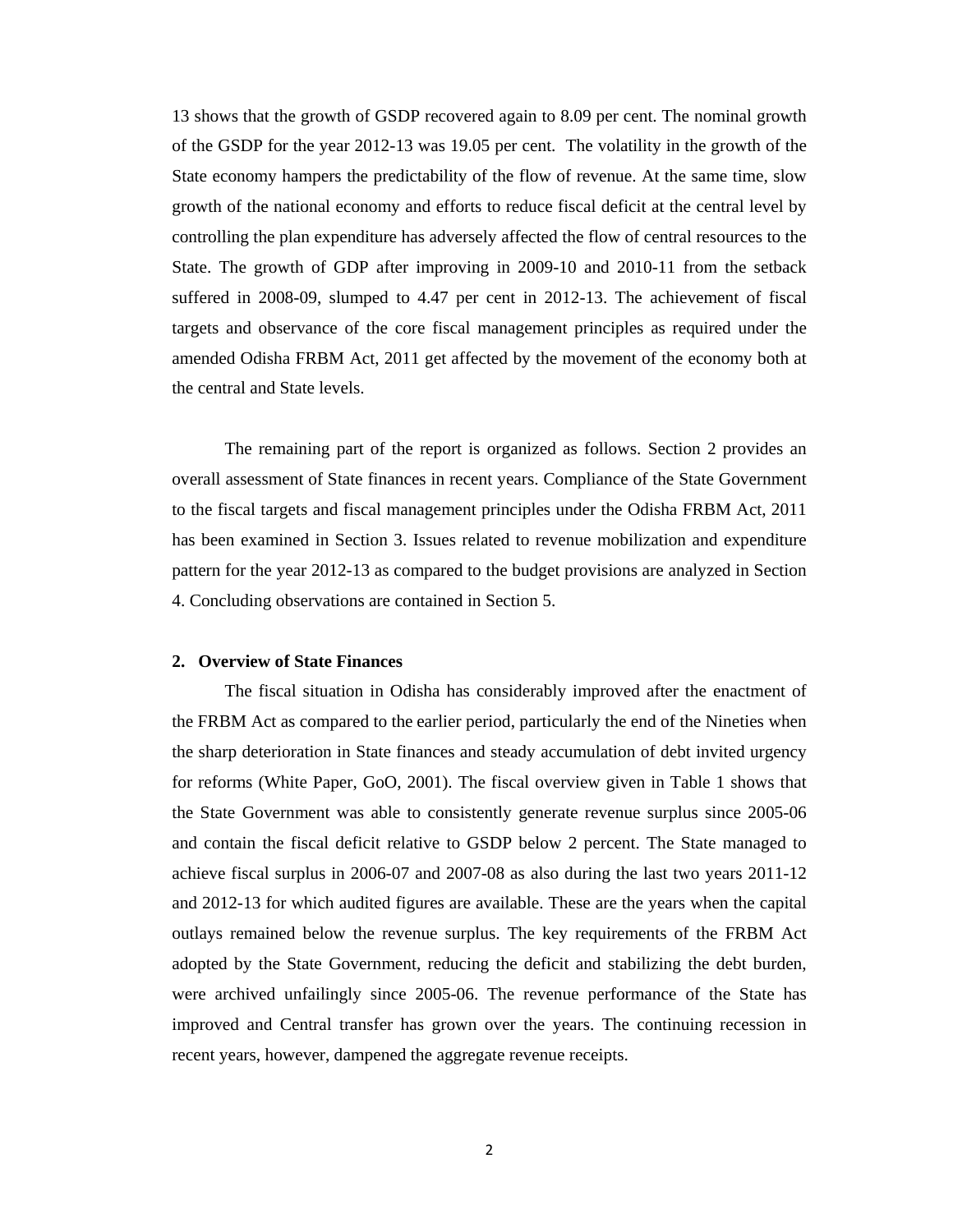| ۰.<br>٠<br>۰,<br>۰,<br>× |  |
|--------------------------|--|
|                          |  |

|  | <b>Fiscal Profile of Orissa: An Overview</b> |  |
|--|----------------------------------------------|--|
|  |                                              |  |

| (Percentage of GSDP)       |                   |                   |                   |                   |         |         |         |       |       |
|----------------------------|-------------------|-------------------|-------------------|-------------------|---------|---------|---------|-------|-------|
|                            | 2004-             | 2005-             | 2006-             | $2007 -$          | 2008-   | 2009-   | 2010-   | 2011- | 2012- |
|                            | 05                | 06                | 07                | 08                | 09      | 10      | 11      | 12    | 13    |
| <b>Revenues</b>            | 15.25             | 16.55             | 17.71             | 16.99             | 16.57   | 16.22   | 16.85   | 18.77 | 17.20 |
| <b>Own Revenue</b>         | 7.10              | 7.68              | 8.50              | 7.36              | 7.52    | 7.48    | 8.09    | 9.27  | 9.05  |
| <b>Own Tax Revenue</b>     | $\overline{5.37}$ | 5.88              | 5.96              | $\overline{5.30}$ | 5.38    | 5.51    | 5.67    | 6.26  | 5.89  |
| Sales Tax                  | 3.18              | 3.54              | 3.70              | 3.19              | 3.23    | 3.32    | 3.45    | 3.82  | 3.79  |
| <b>State Excise Duties</b> | 0.39              | 0.46              | 0.42              | 0.41              | 0.44    | 0.52    | 0.55    | 0.64  | 0.59  |
| Motor Vehicle Tax          | 0.43              | 0.48              | 0.42              | 0.36              | 0.35    | 0.38    | 0.37    | 0.37  | 0.29  |
| Goods & Passenger Tax      | 0.50              | 0.54              | 0.56              | 0.48              | 0.43    | 0.50    | 0.56    | 0.61  | 0.53  |
| <b>Electricity Duties</b>  | 0.34              | 0.41              | 0.28              | 0.25              | 0.25    | 0.28    | 0.23    | 0.26  | 0.23  |
| <b>Other Taxes</b>         | 0.53              | 0.45              | 0.58              | 0.62              | 0.68    | 0.51    | 0.50    | 0.57  | 0.46  |
| Own Non-Tax Rev.           | 1.73              | 1.80              | 2.54              | 2.05              | 2.14    | 1.97    | 2.42    | 3.00  | 3.16  |
| <b>Mining Royalties</b>    | 0.86              | 0.95              | 0.92              | 0.87              | 0.93    | 1.24    | 1.69    | 2.13  | 2.23  |
| <b>Central Transfers</b>   | 8.14              | 8.87              | 9.21              | 9.64              | 9.05    | 8.74    | 8.76    | 9.50  | 8.15  |
| Tax Devolution             | 5.12              | 5.73              | 6.11              | 6.07              | 5.58    | 5.23    | 5.31    | 5.70  | 5.47  |
| Grants                     | 3.02              | 3.14              | 3.10              | 3.57              | 3.47    | 3.51    | 3.45    | 3.80  | 2.69  |
| Revenue Exp.               | 15.92             | 15.99             | 15.49             | 13.71             | 14.27   | 15.52   | 14.87   | 16.15 | 14.97 |
| <b>General Services</b>    | 8.34              | 8.02              | 7.37              | 5.59              | 4.69    | 5.70    | 5.03    | 5.09  | 4.86  |
| <b>Interest Payment</b>    | 4.29              | 4.34              | 3.13              | 2.45              | 1.95    | 1.87    | 1.55    | 1.20  | 1.77  |
| Pension                    | 1.62              | 1.57              | 1.46              | 1.39              | 1.40    | 2.02    | 2.03    | 2.21  | 2.27  |
| Others                     | 2.43              | 2.10              | 2.78              | 1.75              | 1.34    | 1.82    | 1.45    | 1.68  | 2.16  |
| <b>Social Services</b>     | $\overline{5.12}$ | $\overline{5.50}$ | $\overline{5.13}$ | 4.96              | 5.58    | 6.04    | 6.04    | 6.68  | 5.86  |
| Education                  | 2.51              | 2.66              | 2.36              | 2.45              | 2.95    | 3.32    | 3.18    | 3.10  | 2.76  |
| Medical and Health         | 0.69              | 0.44              | 0.47              | 0.48              | 0.54    | 0.61    | 0.52    | 0.53  | 0.57  |
| Welfare & Nutrition        | 0.95              | 1.21              | 1.23              | 0.86              | 1.10    | 0.94    | 1.18    | 1.93  | 1.38  |
| <b>Economic Services</b>   | 2.26              | 2.30              | 2.73              | 2.88              | 3.74    | 3.54    | 3.58    | 4.07  | 3.99  |
| <b>Assignment to LBs</b>   | 0.20              | 0.17              | 0.27              | 0.27              | 0.26    | 0.25    | 0.22    | 0.31  | 0.25  |
| <b>Capital Expenditure</b> | 1.09              | 0.89              | 1.41              | 2.26              | 2.53    | 2.09    | 2.31    | 2.32  | 2.23  |
| Capital Outlay             | 1.36              | 1.22              | 1.43              | 2.20              | 2.55    | 2.24    | 2.17    | 2.10  | 2.20  |
| Net Lending                | $-0.27$           | $-0.33$           | $-0.01$           | 0.06              | $-0.02$ | $-0.15$ | 0.14    | 0.23  | 0.03  |
| <b>Revenue Deficit</b>     | $-0.67$           | 0.57              | 2.22              | 3.28              | 2.30    | 0.70    | 1.98    | 2.61  | 2.23  |
| <b>Fiscal Deficit</b>      | $-1.76$           | $-0.32$           | 0.81              | 1.02              | $-0.22$ | $-1.39$ | $-0.33$ | 0.29  | 0.001 |
| <b>Primary Deficit</b>     | 2.53              | 4.02              | 3.94              | 3.48              | 1.72    | 0.48    | 1.22    | 1.49  | 1.10  |
| <b>Outstanding Debt</b>    | 43.81             | 42.84             | 36.58             | 28.09             | 24.53   | 23.15   | 19.81   | 17.98 | 14.87 |

Source: Basic data – Finance Accounts of relevant years, GoO

GSDP data used are of 2004-05 series (latest available estimates)

The analysis of the fiscal trend from 2004-05 to 2012-13 shows that higher revenue receipts, with central transfers playing a key role in it, and expenditure control helped the State to achieve revenue surplus consistently. Total revenue receipt relative to GSDP increased from 15.25 per cent in 2004-05 to 18.77 per cent in 2011-12 before declining to 17.20 per cent in 2012-13. The central transfers increased from 8.14 per cent in 2004-05 to 9.50 per cent in 2011-12, which declined to 8.15 per cent in 2012-13. The decline in central transfers in 2012-13 as percentage to GSDP was more due to decline in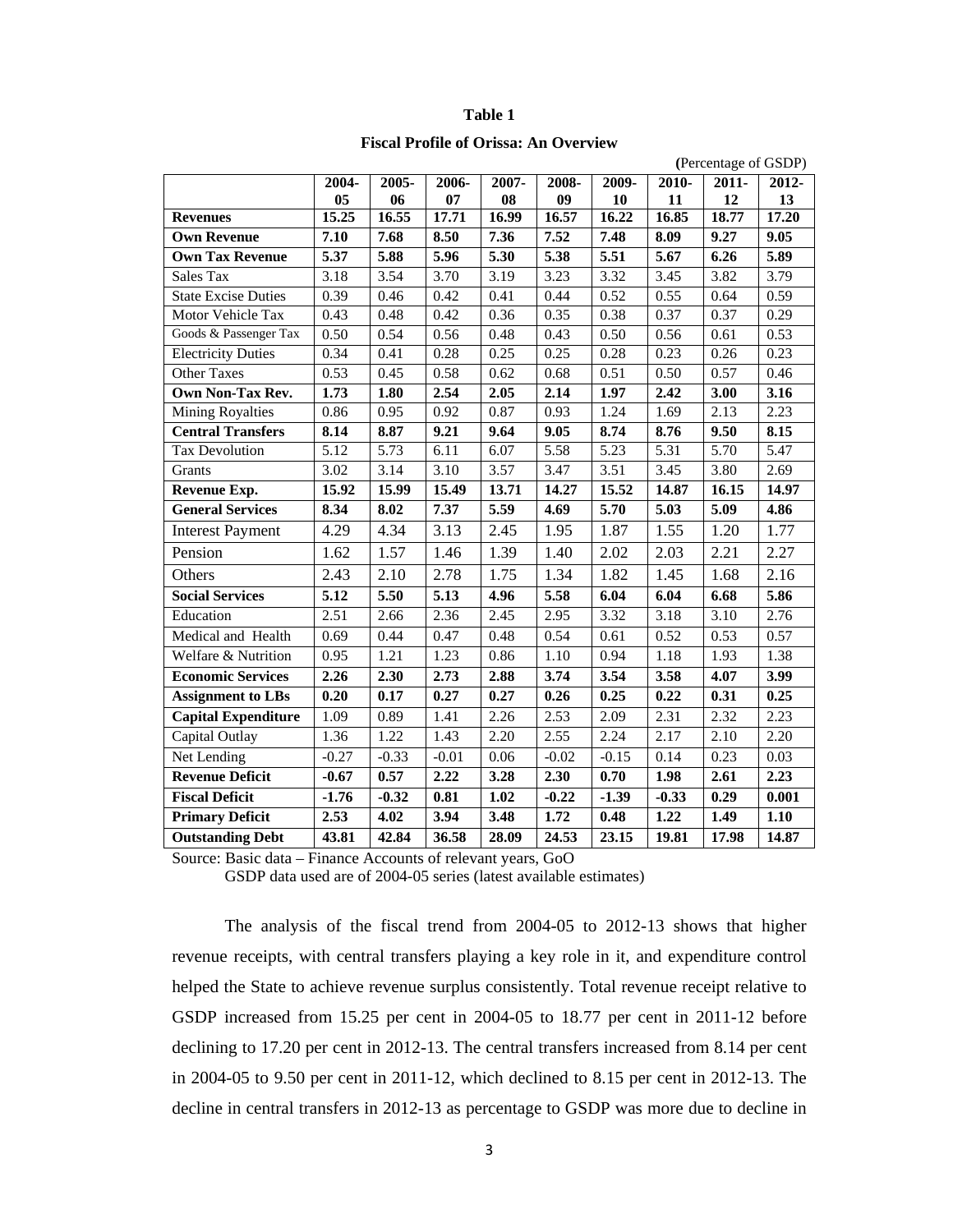grants. The own revenue receipts consisting of both the tax and non-tax increased from about 7.10 per cent in 2004-05 to 9.05 per cent relative to GSDP. While own tax revenue as percentage to GSDP remained flat during this period barring the year 2011-12, own non-tax revenues emerged as a significant own source of revenue for the State due to rise in income from mining royalties. The revision of mining royalties to an ad valorem system heavily contributed to rise in income from this source. However, the growth of the mining and quarrying sector has been declining in last two years, which will adversely affect the non-tax revenues.

While the aggregate revenue receipts show a rising trend between 2004-05 and 2012-13, the revenue performance in 2012-13 has declined as compared to the previous year. This is despite a higher growth of GSDP in 2012-13 as compared to the year 2011- 12. Total revenue receipts as percentage of GSDP has dropped from 18.77 per cent in 2011-12 to 17.20 per cent in 2012-13. Decline in own tax revenue and the grant component of the central transfers contributed to this decline. The year-on-year growth of own tax revenue declined from 20.10 per cent to 11.84 per cent in these two years. All the states taxes show lower growth in 2012-13 as compared to the year 2011-12. Sales tax, which accounts for about 60 per cent of own tax revenue, declined from 3.84 per cent relative to GSDP in 2011-12 to 3.79 per cent in 2012-13. Taxes like motor vehicle tax and land revenue even show a negative growth. The decline in tax-GSDP ratio is attributed to continuing recession. The fact that the State GSDP grew at a higher rate in 2012-13, should have been reflected in the tax collection. The State Government needs to look deeper into the tax system, particularly the tax administration, to find out as to why the growth in GSDP failed to influence the tax receipts.

The State Government managed to compress the revenue expenditure from 15.92 per cent relative to GSDP in 2004-05 to 14.87 per cent in 2010-11. After a rise in 2011-12 to 16.15 per cent, it once again declined to 14.97 per cent in 2012-13. Reduction in interest payment caused by lower average cost of debt as well as shrinking debt stocks, and the decline in other non-development general service contributed to revenue expenditure compression. The priority sector spending in aggregate social services has increased slowly relative to GSDP during 2004-05 to 2012-13 and in fact, health sector spending from budgetary sources (not including NRHM, which is off budget) has declined during this period. The social sector spending in 2012-13 as percentage to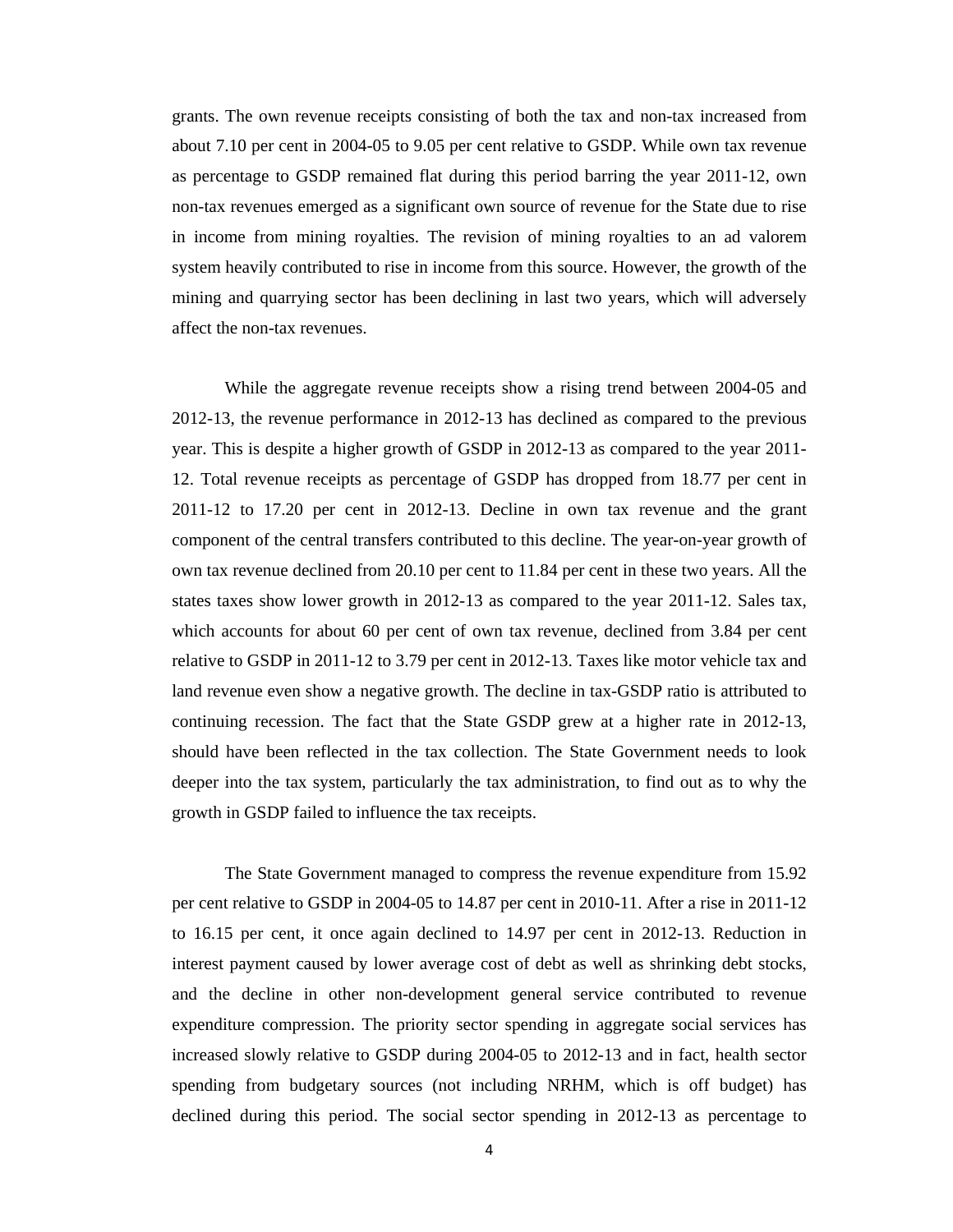GSDP, however, has declined over the previous year. Given the scale of fiscal consolidation and availability of fiscal space to the Government, the capital outlay has increased rather sluggishly by 0.84 percentage points relative to GSDP during the period from 2004-05 to 2012-13. In fact, capital outlay has declined from a comparatively higher level of 2.55 per cent of GSDP in 2008-09 to 2.20 per cent in 2012-13. More than the fiscal restraint, the inability of spending departments to creatively plan and implement infrastructure programmes to increase public investment has contributed to slow growth of capital outlay.

The improvement in revenue receipts and expenditure compression measures resulted in turning a revenue deficit of 0.67 per cent of GSDP in 2004-05 to a surplus in 2005-06 that remained in the black at a level of 2.61 per cent in 2011-12, which marginally declined to 2.23 per cent in 2012-13. With rising revenue surplus and a decline in capital expenditure relative to GSDP since 2008-09, the fiscal deficit has been eliminated altogether during the last two years – 2011-12 to 2012-13; a situation of fiscal surplus has arisen in the State. The fiscal deficit was reduced from 1.76 per cent of GSDP in 2004-05 to 0.34 per cent in 2010-11 and a fiscal surplus to the extent of 0.29 per cent and 0.001 per cent emerged in 2011-12 and 2012-13 respectively. The reduction of fiscal deficit seems to be rather large given the FRBM Act requirement of a maximum 3 per cent of GSDP. If this is deliberate, then it might be construed as overshooting the target, given the crying need for public investments in both social and physical infrastructure; perhaps a reconsideration of the policy is in order.

The outcome of this fiscal management where revenue surplus has surpassed the capital outlay has been sharp decline in debt overhang. The outstanding debt burden has declined from 43.81 per cent of GSDP in 2004-05 to 14.87 per cent in 2012-13. The debt-GSDP ratio remained much below the level determined as prudent by the  $13<sup>th</sup>$  Finance Commission for the State, which is also the FRBM target. The debt sustainability assessment carried out by the Comptroller and Auditor General of India (2011-12) in terms of debt stabilization, sufficiency of non-debt receipts, net availability of borrowed funds, interest payment burden, and maturity profile of State government securities indicate that the State debt burden is becoming stable.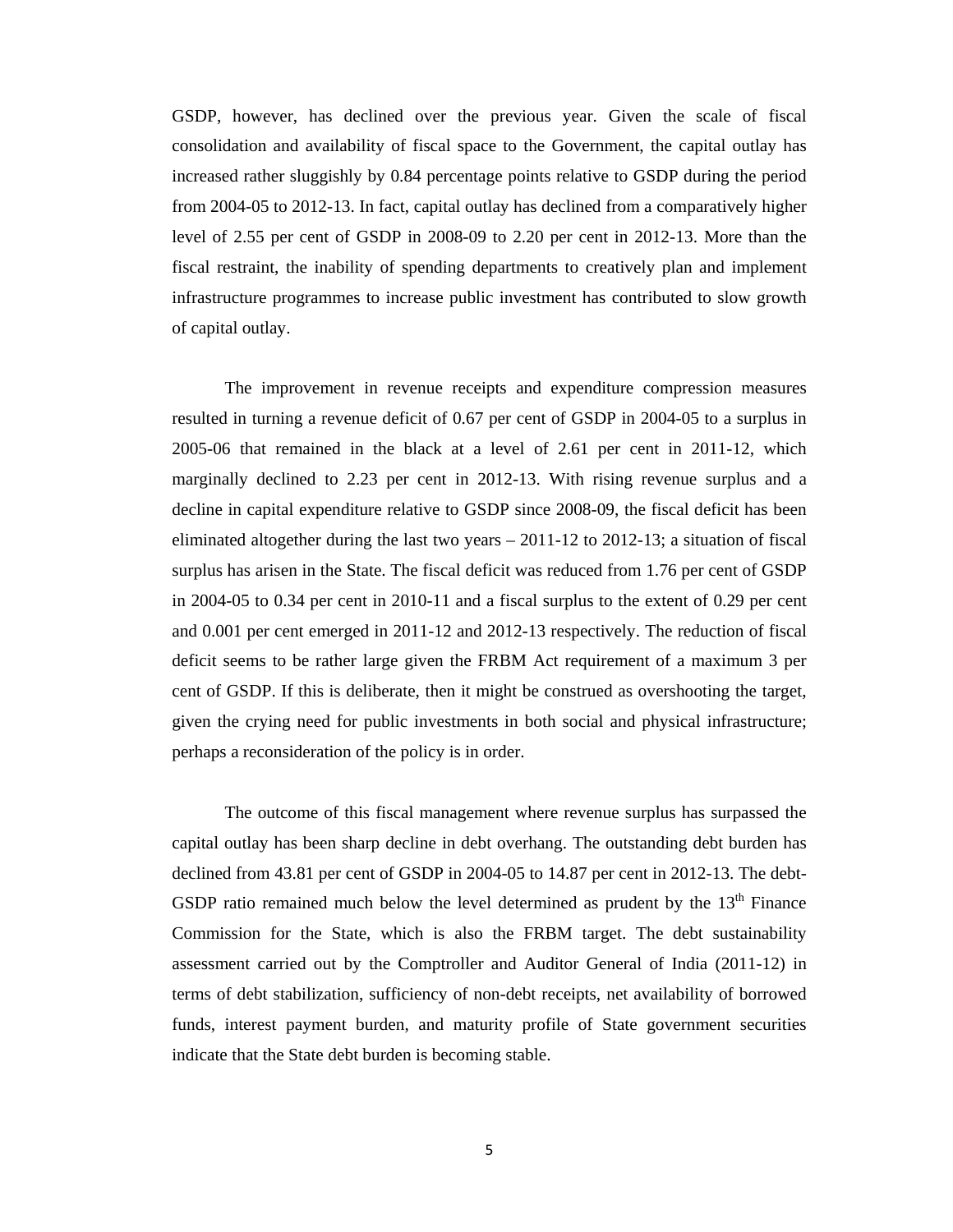The fiscal consolidation process provided the Government with substantial fiscal space to prioritize expenditures and design a development oriented fiscal policy in the State. The fiscal discipline also paved the way for budgetary reforms and expenditure management to improve the quality of public spending by designing and implementing programmes successfully. The stagnant capital outlay and slow growth of expenditure in priority sectors, however, indicate to a very restrained strategy. To benefit from the favourable fiscal situation the resource allocation and utilization needs to be stepped up in key areas of infrastructure building and human development in the State to facilitate better socio-economic development.

#### **3. Compliance to the Provisions made in the FRBM Act**

#### **3.1 Fiscal Achievements and Compliance to the FRBM Act Targets: 2012-13**

 The major task of this report is to assess the compliance of the State Government to the statutory fiscal targets and fiscal management principles stipulated in the FRBM Act. The key fiscal management principles enunciated in the FRBM Act call upon the State to respond appropriately to eliminate the revenue deficit, reduce the fiscal deficit to prescribed level, and contain the debt level at a sustainable level. The Odisha FRBM Act stipulates the State Government to (a) present a Medium Term Fiscal Plan (MTFP); (b) undertake appropriate fiscal management principles indicated in the Act to achieve the targets; (c) achieve fiscal targets relating to deficit, stock of debt, interest payment, and salary level; and (d) take suitable measures to ensure greater transparency in the fiscal operation. Laying the MTFP in the State legislature and achieving the fiscal targets stipulated in the FRBM Act are statutory requirements. Fiscal management principles enshrined in the FRBM Act are described as appropriate measures to be undertaken to achieve the required fiscal targets and are not statutory in nature. The fiscal transparency measures are disclosures on fiscal operations and data and information to be given along with the budget to ensure greater transparency.

The medium term fiscal plan statement as part of the Medium term Fiscal Policy (MTFP) for the year 2012-13 presented three-year rolling targets for revenue deficit, fiscal deficit, and the debt-GSDP ratio. In addition to the rolling targets for prescribed fiscal indicators, the MTFP also contains medium term fiscal objectives, strategic priorities of the Government, and fiscal policies of the Government for the current year.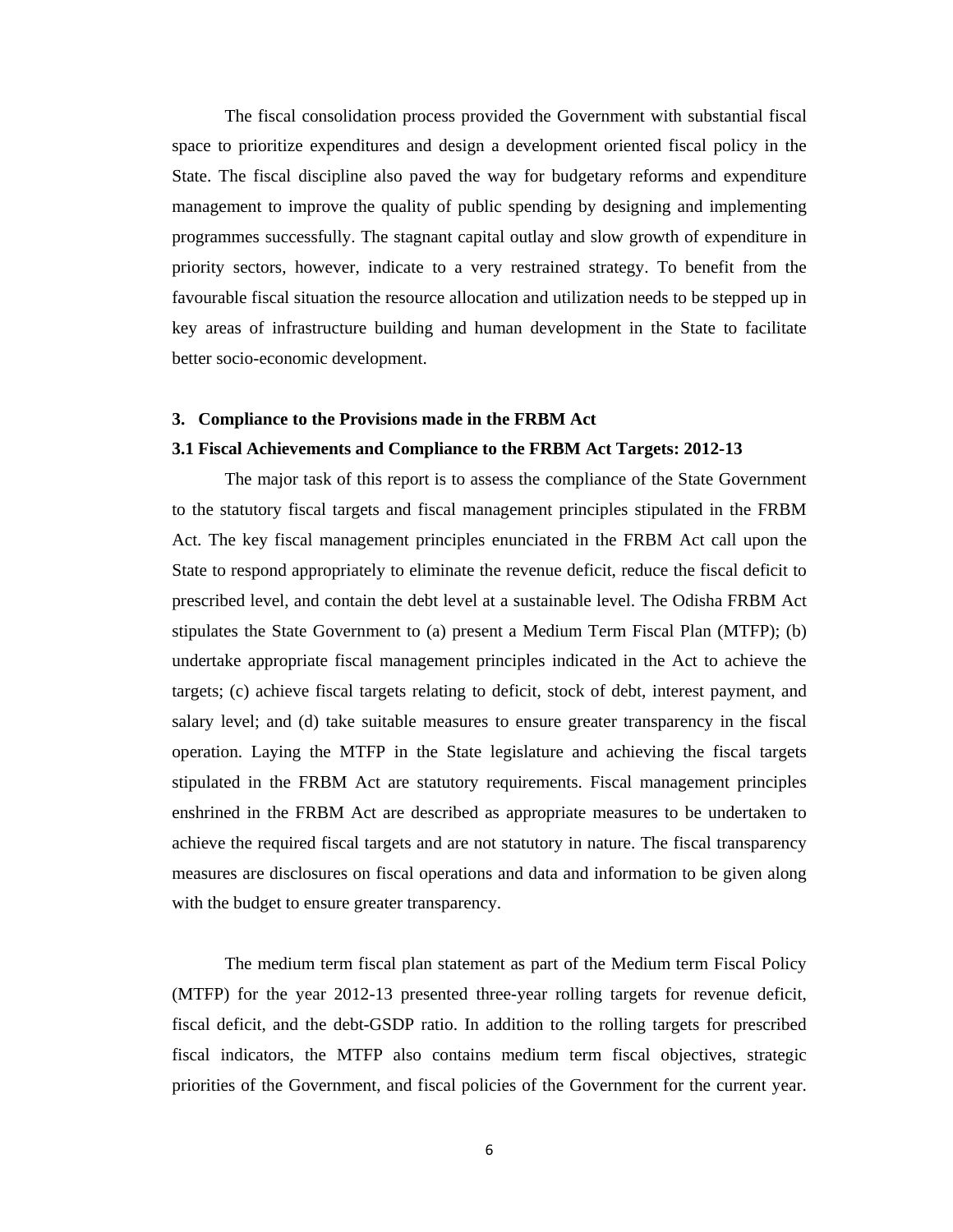The MTFP was presented in the assembly along with the budget documents. The first year of the MTFP projections is the budget estimates for the year 2012-13.

 Fiscal targets prescribed to be achieved by the Government being mandatory form the core of the FRBM Act. Fiscal targets stipulated by the Act for Odisha are the following;

- 1. Attaining zero revenue deficit;
- 2. Containing the fiscal deficit to 3 per cent of GSDP;
- 3. Limiting the debt-GSDP ratio to the level fixed by the Central Finance Commission, *viz.* 30.2 per cent for the year 2012-13;
- 4. Keeping the interest payment as percentage of revenue receipts to 15 per cent to maintain sustainable level of debt stock;
- 5. Limiting the debt stock to three hundred percent of the total revenue receipt of the State;
- 6. Limiting the ratio of salary to State's own revenue to 80 per cent; and
- 7. Limiting the ratio of non-interest committed revenue expenditure to State's own plus mandated revenues to 55 per cent.

 The improvement in fiscal situation in recent years has enabled the State Government to achieve the targets stipulated in the Act. The fiscal targets specified in the amended FRBM Act and the outcomes for the year 2012-13 are shown in Table 2. Against the statutory requirement of reducing the revenue deficit to nil and limiting the fiscal deficit to 3 per cent of the GSDP, the State Government achieved a revenue surplus of 2.23 and fiscal surplus of 0.001 per cent. Outstanding debt burden, an outcome of the fiscal management the State, at 14.87 per cent relative to GSDP remains much lower than the prescribed ceiling of 30.2 per cent. Another fiscal target to be monitored is the interest payment as percentage of revenue receipts, which is only 6.39 per cent as compared to the prescribed ceiling level of 15 per cent. Similarly, actual ratio of debt stock to total revenue receipts was only 86.44 per cent, well below the prescribed ceiling of 300 per cent. Ratio of salary payments to State's own revenue stipulated to be contained at 80 per cent stands at 41.1 per cent in 2012-13. Ratio of non-interest committed revenue expenditure to own and mandated revenue at 40.17 per cent in 2012-13 remains below the prescribed maximum of 55 per cent. Thus, the fiscal outcomes for the year 2012-13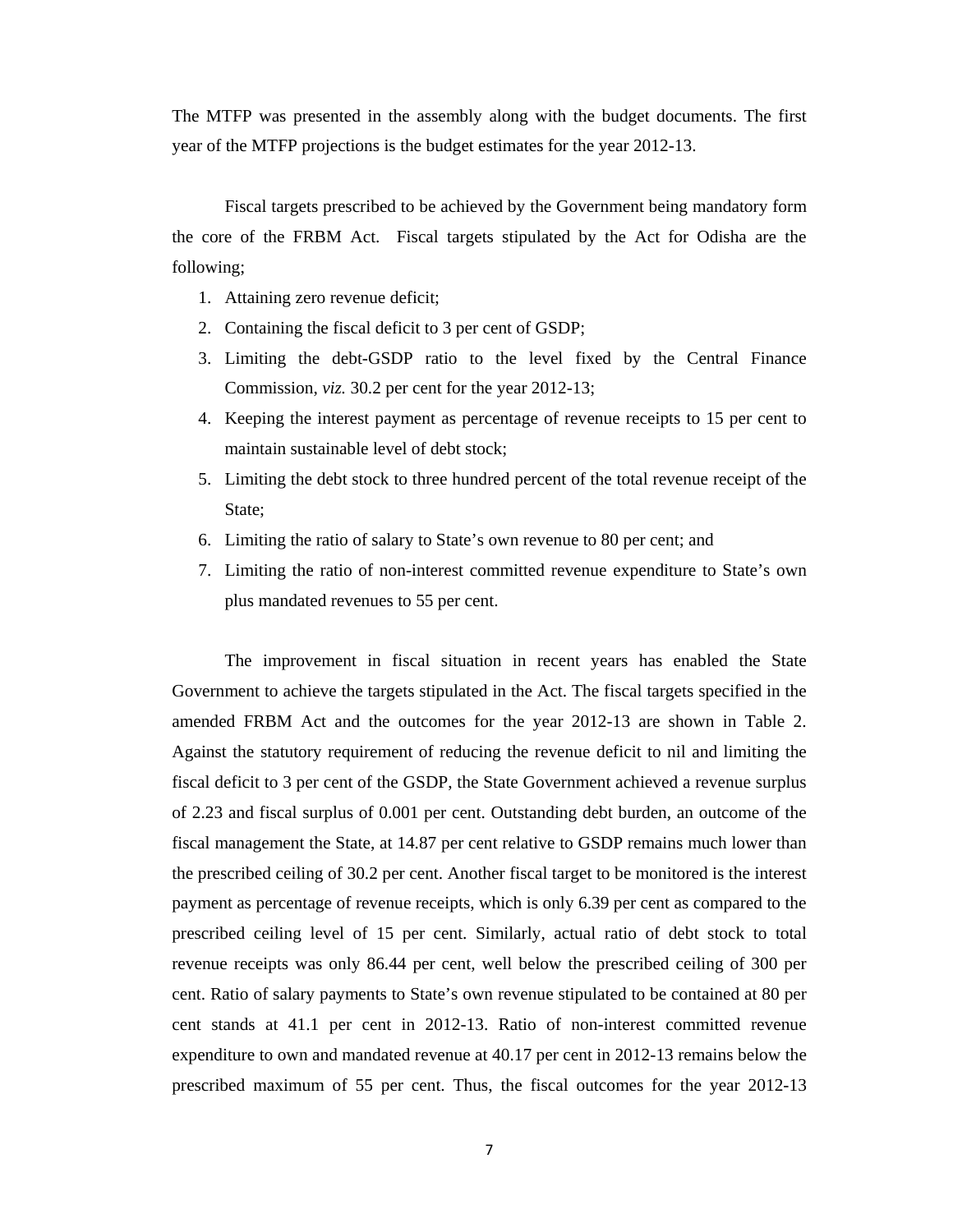clearly show that the State Government was able to achieve the fiscal targets stipulated in the FRBM Act.

#### **Table 2**

| <b>FRBM Act Targets and Fiscal Achievements during 2012-13</b> |  |  |  |  |
|----------------------------------------------------------------|--|--|--|--|
|----------------------------------------------------------------|--|--|--|--|

Percent

|                                                                                            | <b>Targets</b> | <b>Achievements</b> |
|--------------------------------------------------------------------------------------------|----------------|---------------------|
| Revenue deficit % of GSDP                                                                  | $\theta$       | 2.23                |
| Fiscal deficit % of GSDP                                                                   | $-3$           | 0.001               |
| Total debt stock % of GSDP                                                                 | 30.2           | 14.87               |
| Interest payments % of revenue receipts                                                    | 15             | 6.39                |
| Ratio of debt stock to total revenue receipts                                              | 300            | 86.44               |
| Ratio of salary to State's own revenue                                                     | 80             | 41.1                |
| Ratio of non-interest committed revenue expenditure to State's own<br>and mandated revenue | 55             | 40.17               |

#### **3.2 Fiscal Management Principles**

 Fiscal management principles prescribed in the FRBM Act are a set of guidelines indicated as appropriate fiscal measures to achieve the statutory targets. The fiscal management principles involve set of measures in debt management and borrowing principles, tax policy, expenditure policy, and budget management processes. Effect of some of these principles could be long-term and can be properly assessed only over a reasonably long period with continuous monitoring of relevant fiscal data. For instance, expenditure policies of the Government that would provide impetus for economic growth and poverty reduction cannot be assessed for one year.

 The debt management principles require the State Government to maintain debt at a prudent level, manage guarantees and other contingent liabilities prudently, and use borrowed funds for productive purposes and create capital assets. The State managed to bring down the high debt-GSDP ratio of 43.81 per cent in 2004-05 to 14.87 per cent in 2012-13 by reducing the net addition to the debt stock over the years. Net reduction in debt stock in 2011-12 and 2012-13 was Rs.547.53 crore and Rs.609.23 crore respectively. The State Government has a deliberate policy of reducing the interest burden through prepayment of high cost loans and through debt swap. During 2012-13, the Government prepaid high cost loans of Rs.575.28 crore (HUDCO loan of Rs.251.04 crore and REC loan of Rs.324.24 crore). Further, not resorting to active open market borrowing since 2006-07 helped to contain the net addition to the debt stock. Generating revenue surplus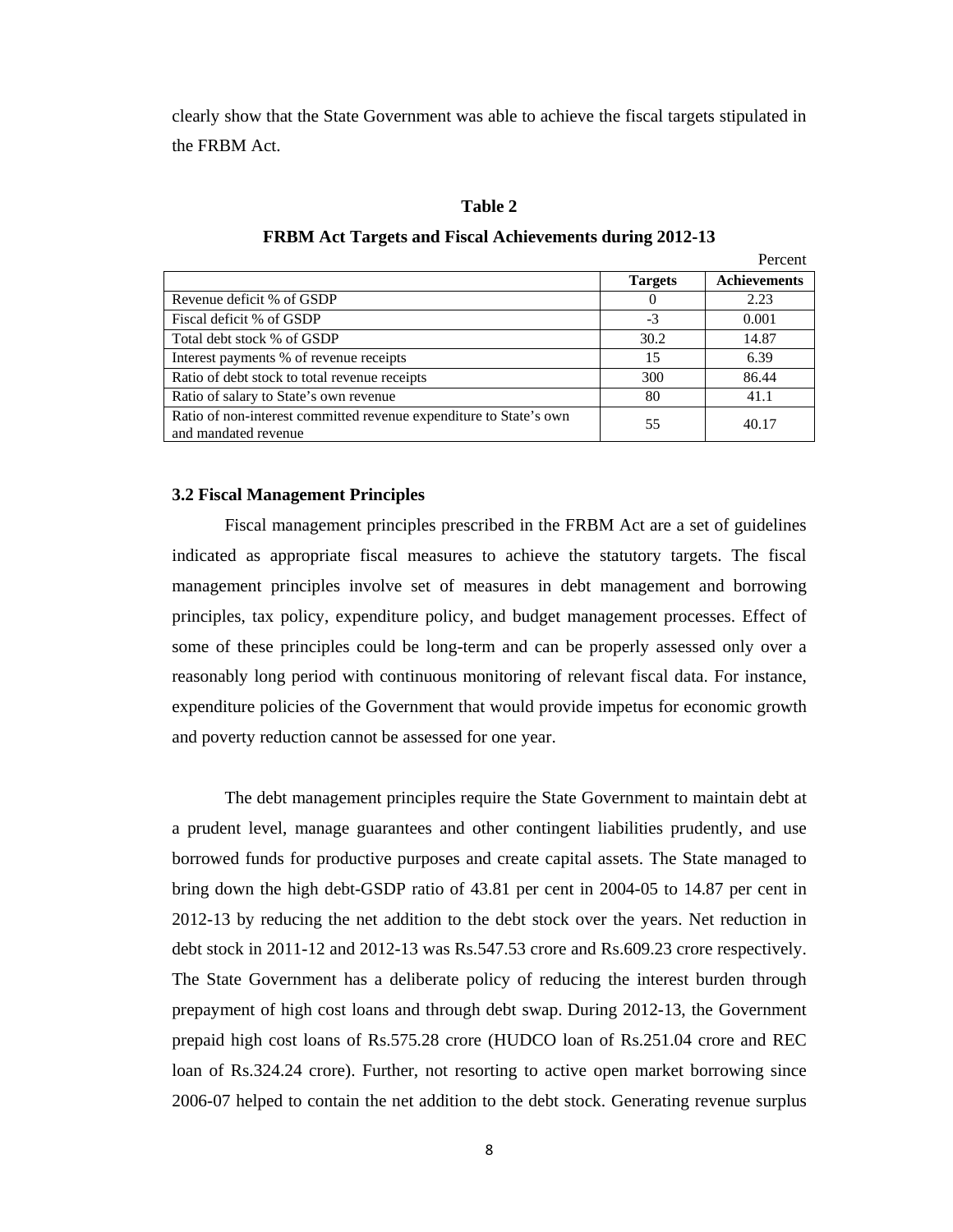consistently over the years helped to limit the borrowing for capital outlay only, satisfying the statutory requirement of using borrowed fund exclusively for creating capital assets.

Restricting the guarantee and other contingent liabilities to a specified level is not a statutory requirement under the FRBM Act. The fiscal management principles indicated in the Act calls upon the Government to manage it prudently. The State Government has been successful in reducing the guaranteed liabilities. Although guarantees conventionally are not included in debt burden, any default by borrowing organizations becomes the liability of the State Government. The State Government has been following the recommendations of the Technical Committee of Finance Secretaries (supported by the Reserve Bank of India), 2002-03, to fix a ceiling on guarantees. According to this, the total outstanding government guarantees in a year should not exceed 100 per cent of the State revenue receipts of the second preceding year. The Technical Committee also recommended bringing this gradually down to the level of 80 percent over next five years. The outstanding guarantee as percentage of revenue receipt net of grant-in-aid has been reduced to 8.50 per cent by 2012-13 (Table 3). The State also constituted a guarantee redemption fund during the year 2002-03 with the objective of meeting the payment obligations arising out of possible default in discharging the debt servicing obligations relating to the loans guaranteed by Government.

| Year    | Guarantee<br><b>Outstanding at the</b><br>end of the year<br>(Rs. Lakh) | <b>Guarantee</b><br>Outstanding % of<br><b>Revenue Receipts less</b><br><b>Grants for the 2nd</b><br><b>Preceding year</b> | Guarantee as % of<br><b>GSDP</b> |
|---------|-------------------------------------------------------------------------|----------------------------------------------------------------------------------------------------------------------------|----------------------------------|
| 2004-05 | 3823.25                                                                 | 57.59                                                                                                                      | 4.92                             |
| 2005-06 | 3496.19                                                                 | 45.26                                                                                                                      | 4.11                             |
| 2006-07 | 2647.55                                                                 | 27.87                                                                                                                      | 2.60                             |
| 2007-08 | 2168.43                                                                 | 19.00                                                                                                                      | 1.68                             |
| 2008-09 | 1386.4                                                                  | 9.32                                                                                                                       | 0.93                             |
| 2009-10 | 1026.94                                                                 | 5.92                                                                                                                       | 0.63                             |
| 2010-11 | 2066.25                                                                 | 10.62                                                                                                                      | 1.06                             |
| 2011-12 | 2510.43                                                                 | 12.12                                                                                                                      | 1.16                             |
| 2012-13 | 2251.23                                                                 | 8.50                                                                                                                       | 0.87                             |

**Table 3 Outstanding Guarantee** 

Source: Finance Account, GoO, Relevant Years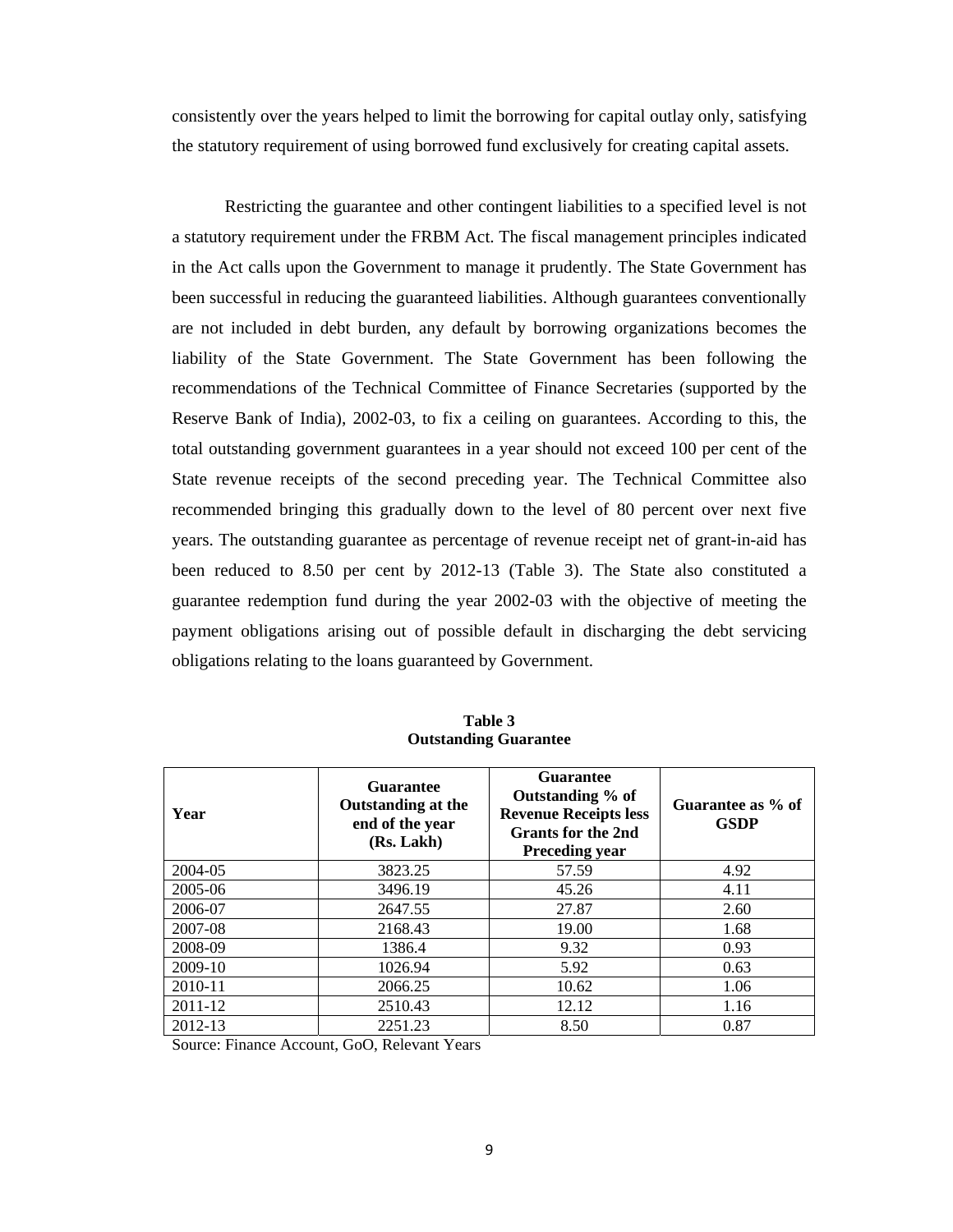The next set of fiscal management principles pertain to tax policy and administration. These include maintaining stability and predictability in the level of tax burden, avoiding incentives, concessions and exemptions, and pursuing the tax policy with due regard to economic efficiency and compliance cost. Many of these issues are systemic in nature and need to be assessed in the long run. Reference to a particular year, 2012-13 in the present context, will not suffice. The own tax trend (percentage of GSDP) of the State since 2004-05 shows a smooth rising curve with a very low standard deviation (0.33). While it could be argued that the tax-GSDP ratio needs to rise over time given its relatively low level compared to many other States of India including a few low income States, the current trend certainly does not show volatility relative to GSDP. The VAT regime, introduced in 2005, has stabilized in terms of rate and base structure in the State. The introduction of GST, which has remained uncertain, will bring in changes in the tax system as some of the State taxes like entertainment tax, luxury tax, and entry tax will be subsumed in it along with the VAT.

Another important fiscal management principle prescribed by the FRBM Act is to pursue tax policies with due regard to economic efficiency and compliance cost. Economic efficiency in tax system implies that sufficient revenue is being collected to provide for government polices without distorting the basic economic decisions of people. The Governments at any level tend to keep these general considerations while pursuing their tax policy. While separate study is required to examine these basic features of the tax system in the State, this report takes note of some of the initiatives taken by the State Government. These includes simplifying and rationalizing the rate structure and the tax base, modernization of tax administration, strengthening audit and enforcement mechanism, as also arrear collection. The Government has largely refrained from offering concessions and exemptions that distort the tax system.

The FRBM Act also calls upon the Government to raise non-tax revenue with due regard to cost recovery and equity. The non-tax revenue of the State has emerged as a major source of State revenue over the years. Its share in own revenue has steadily increased from about 24 per cent in 2004-05 to 35 per cent in 2012-13. However, a large portion of total non-tax revenue, about 70 per cent in last three years, came from royalties fixed on mining and quarrying activities. This source of income may come down in future years due to decline in growth of mining and quarrying sector. The power sector has been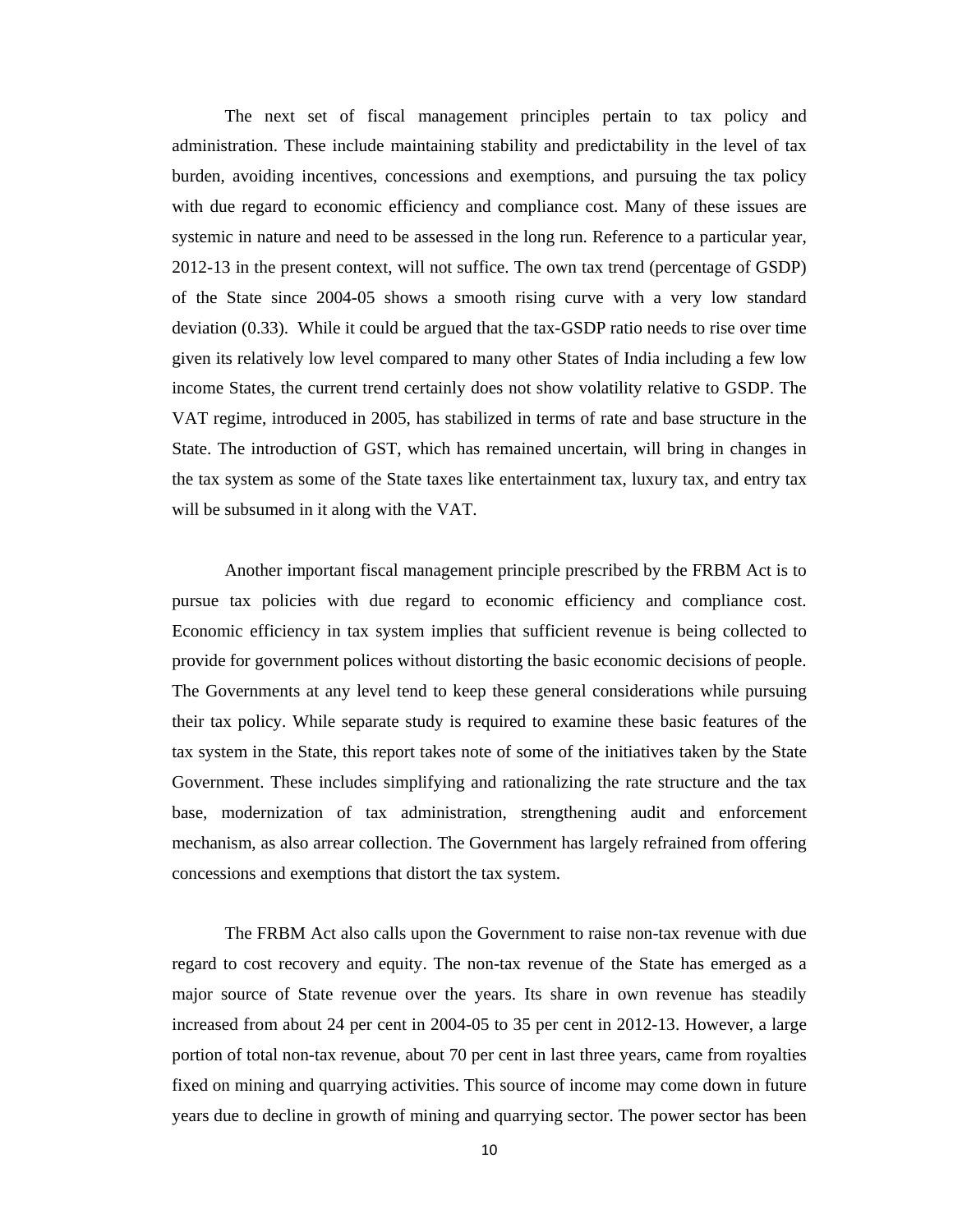privatized in the State and the Government is not a big player in the provision of public transport facility. Thus, subsidy in these two important sectors has been low. Reducing subsidy and improving cost recovery from other services provided by the Government in the social and economic sectors needs to be assessed on a case-by-case basis on the strength of detailed examination of each sector, which is beyond the scope of the present report. However, in general, the emphasis on human development would limit the possibilities of any substantial increase in cost recovery in the social services; better opportunities may exist in economic services like irrigation, if there is a simultaneous improvement in the quality of the service provided. A similar situation is prevalent in other States and this is not unique to Odisha, although the relatively high level of poverty in Odisha makes it that much more difficult to raise cost recovery in the State. As far as the year 2012-13 is concerned, there has been no major change in the policy of the Government to increase cost recovery from services under social and economic sectors.

 The last set of fiscal management principles relate to processes and institutional aspects to improve quality of public expenditure. These include getting value for money from use of public resources, maintaining physical assets, access of information on fiscal operation to the public, minimizing fiscal risks associated with public sector undertakings (PSUs), realistic budget formulation to minimize the deviations during the course of the year, and an appropriate cash management practice. An effective public expenditure management system facilitates spending Government money responsibly, efficiently and effectively. The Government has taken some initiatives in this regard. These are ongoing reforms and cannot be linked only to the year 2012-13. The Government has introduced outcome budget in number of departments to link outlays to outcomes. Producing desired results from the utilization of public money is the key to the idea of getting best value for money. The outcome budget in Odisha is designed based on the outcome budget existing at the Central Government level. However, the experience from the operation of outcome budgeting system at the central level is that it has been much less effective than desired. It is advisable for the State government to assess independently whether the performance information contained in the individual outcome budgets is relevant and adequate, and whether a better integration of the performance indicators with the decisions relating to programme formulation and resource allocation is called for.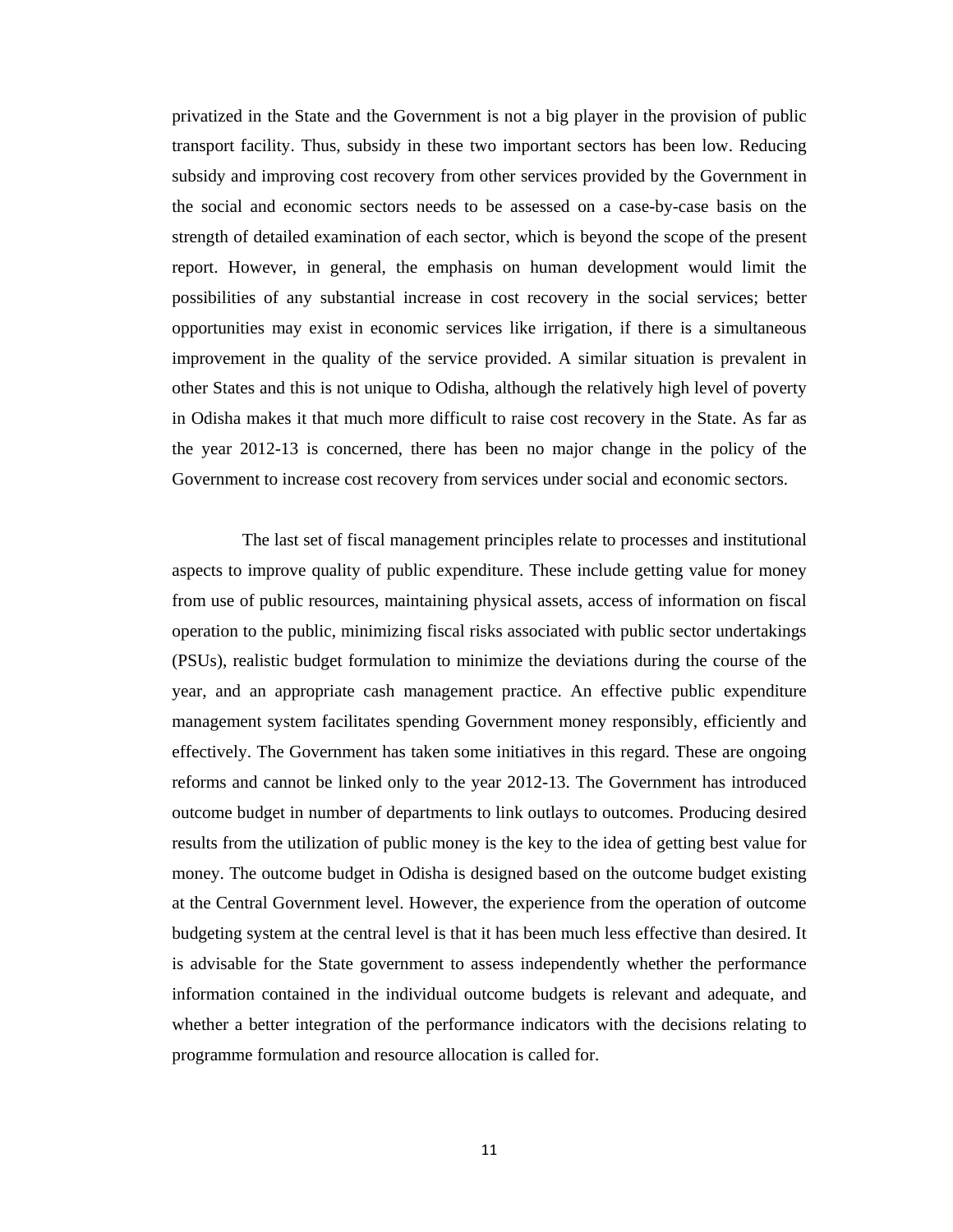The State Government introduced cash management system in 2010-11 to remove year-end rushes of expenditure and maintain an even pace throughout the year. The system initially was introduced for 10 departments, which were extended to 18 departments by 2012-13. According to this system, expenditure during the month of March should not exceed 15 per cent of the budget, and expenditure during the last quarter of the financial year should be within 40 per cent of the budget. Although the introduction of cash management system has improved utilisation of the budgetary allocation, still there are concerns as many of the departments exceeded the limit stipulated for the month of March. The limit set for the last quarter of the financial years seems to have been adhered to by most of the departments, however. Table 4 gives the details.

**Table 4 Percentage of Expenditure during March and the Last Quarter** 

|                |                                         | Percentage of<br>Expenditure during<br>March | Percentage of<br>Expenditure during<br>the Last Quarter |
|----------------|-----------------------------------------|----------------------------------------------|---------------------------------------------------------|
| 1              | Works                                   | 19.16                                        | 36.49                                                   |
| $\overline{c}$ | School and Mass Education               | 12.35                                        | 26.61                                                   |
| 3              | S.C, S.T, O.B.C & Minorities            | 24.53                                        | 39.91                                                   |
| $\overline{4}$ | Health and Family Welfare               | 16.3                                         | 36.34                                                   |
| 5              | Housing & Urban Development             | 17.68                                        | 41.08                                                   |
| 6              | Panchayatiraj                           | 19.86                                        | 28.57                                                   |
| 7              | Industries                              | $-2.73$                                      | 5.4                                                     |
| 8              | <b>Water Resources</b>                  | 25.85                                        | 38.53                                                   |
| 9              | Forest & Environment                    | 11.76                                        | 28.93                                                   |
| 10             | Agriculture                             | 21.06                                        | 30.1                                                    |
| 11             | Rural Development                       | 27.68                                        | 42.02                                                   |
| 12             | Energy                                  | 43.68                                        | 53.85                                                   |
| 13             | Handloom, Textiles & Handicraft         | 21.48                                        | 32.96                                                   |
| 14             | Fisheries & Animal Resource Development | 10.78                                        | 21.57                                                   |
| 15             | Women & Child Development               | 19.34                                        | 35.23                                                   |
| 16             | <b>Higher Education</b>                 | 17.9                                         | 31.12                                                   |
| 17             | Employment & Technical Education        | 18.52                                        | 25.07                                                   |
| 18             | Micro, Small & Medium Enterprises       | 22.3                                         | 32.64                                                   |

Source: Accounts at a Glance, GoA, 2012-13

Fiscal transparency measures enunciated in the FRBM Act requires the State Government to minimize the secrecy and disclose data and information relating to the fiscal operations. The Act specifies that the Government should provide information with regard to changes in accounting standards, budgetary documents, and new policies, detailed accounts of fiscal variables, details of employees and salary payments, and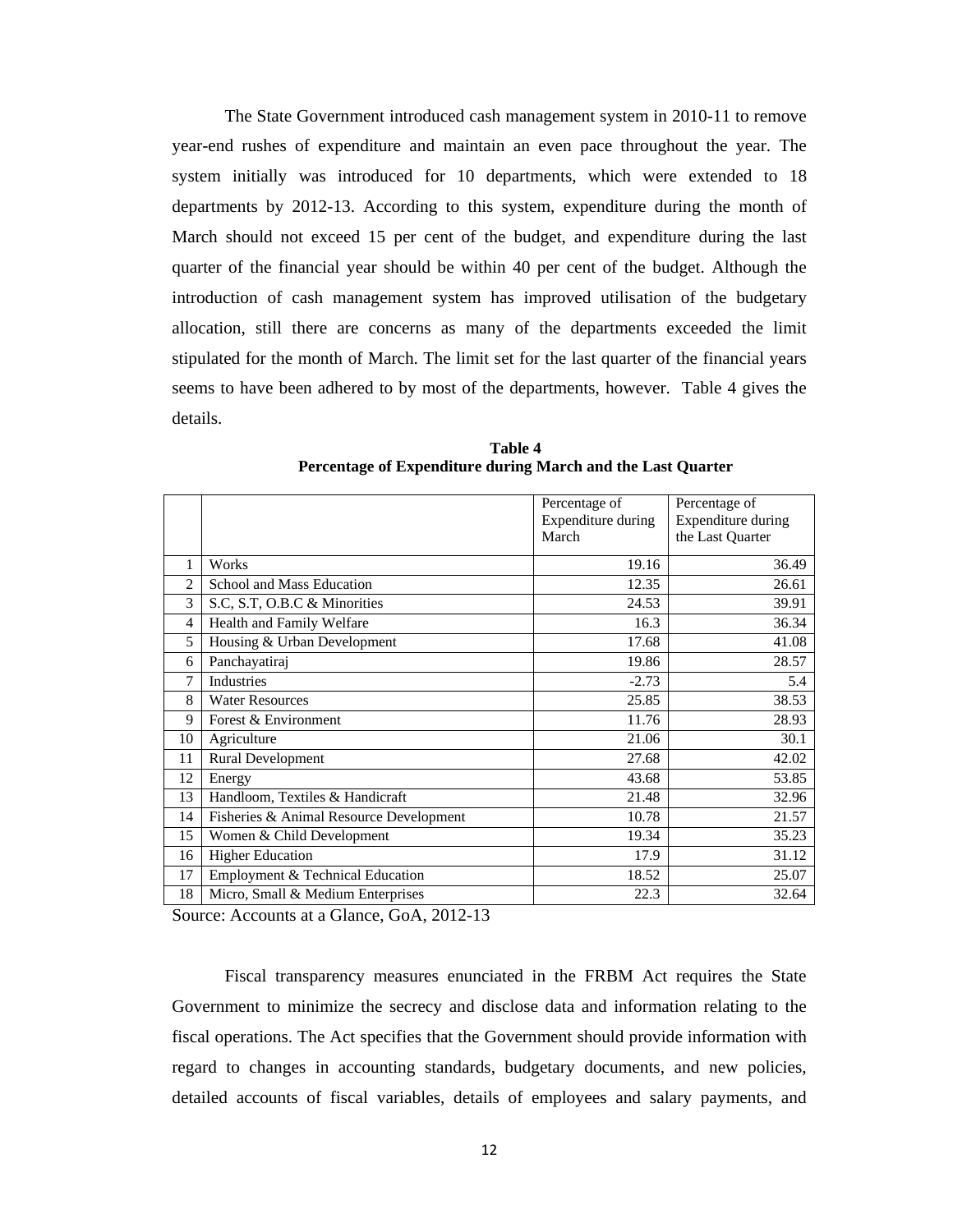revenue, and expenditure details. While the State governments has made most of the information accessible to the general public, some of the information like estimated yearly pension liability and statement showing tax concession and exemptions have not been provided yet. The State Government should furnish this information along with the budget documents in the interest of greater transparency espoused by the FRBM Act.

Odisha FRBM Act limits the number of supplementary demands to be presented in a financial year to one. The Act also stipulates presenting accompanying statement indicating availability of resources for this supplementary demand through curtailment of expenditure to offset any fiscal impact on fiscal targets to be achieved as envisaged in the Act. This is aimed at preserving the sanctity of the budget voted in the State Legislature and removing any adverse impact on achievement of the fiscal targets. The State Government has complied with this requirement by presenting a single supplementary budget during the year and managed to meet the fiscal targets as specified in the Act. Absence of frequent budget amendments though supplementary grants during the year, however, has not reduced the deviations from the budget estimates. In Section 4, the budget deviations both in the case of tax receipts and in the case of expenditure have been elaborated.

 The FRBM Act also specifies recouping the expenditure incurred from the Odisha Contingency Fund, established under Orissa Contingency Fund Act, 1967, by obtaining supplementary grants for expenditure during the year. Advances from the Fund are to be made only for meeting expenditure of an unforeseen and emergent character. The corpus of the Fund is Rs.400 crore. The un-recouped balance of Rs.15.89 crore at the close of the year 2011-12 has been recouped to the fund during the year.

#### **4. Budget Projections and Outturns**

 Achieving FRBM Act targets relating to major fiscal variables was not an issue for the State Government as the budget projections for the year 2012-13 were much below the targets. This review report evaluates the fiscal outturns for the year 2012-13 as compared to the budget estimates to assess the budget credibility. One of the important fiscal management principles enunciated in the FRBM Act was to formulate the budget in a realistic manner giving due regard to the general economic outlook and realistic revenue projections to minimize deviations during the course of the year. The medium term fiscal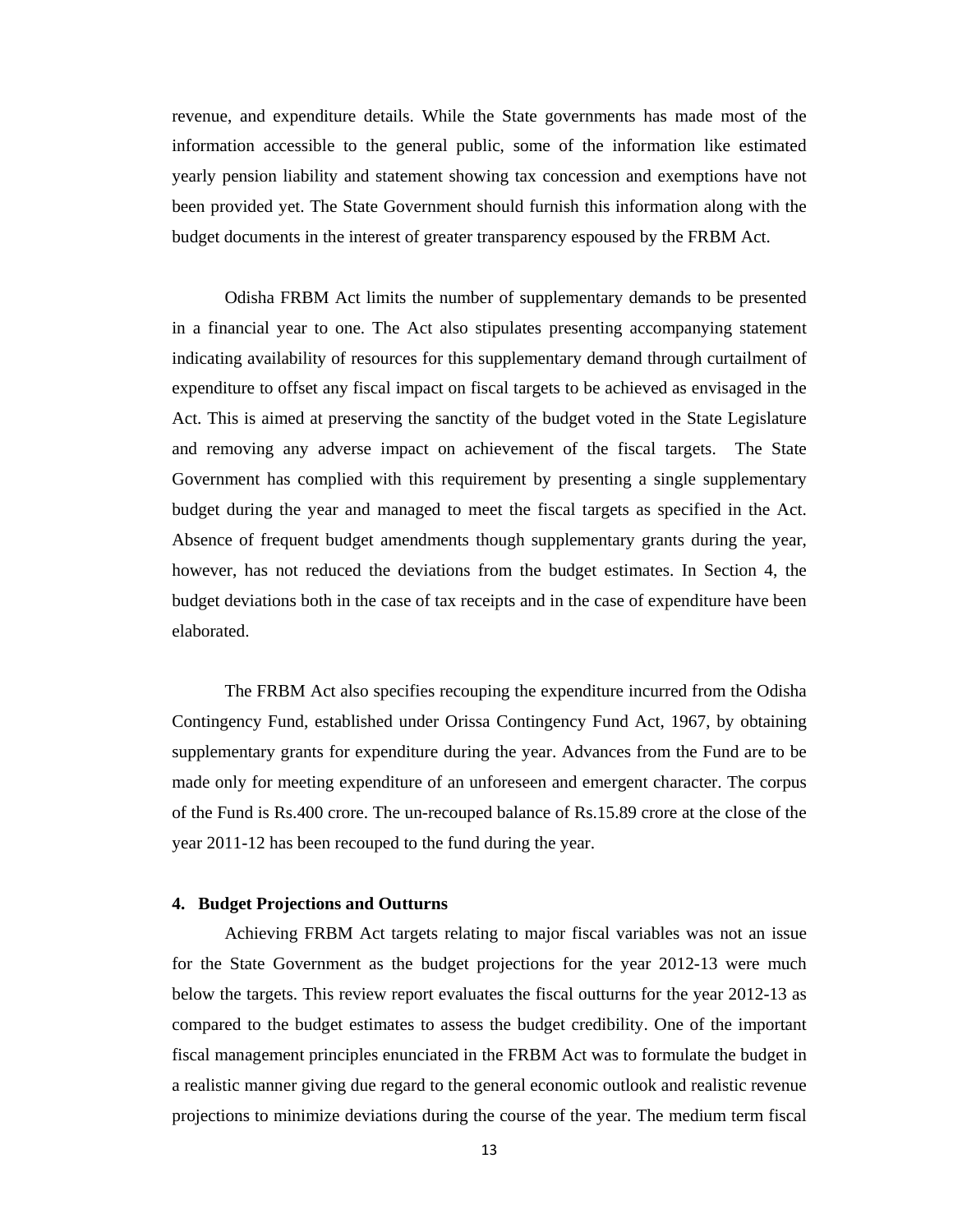plan statement as part of the Medium term Fiscal Policy (MTFP) for the year 2012-13 presented three-year rolling targets for revenue deficit, fiscal deficit, primary deficit and the debt-GSDP ratio. The MTFP was presented in the Assembly along with the budget documents. The first year of the MTFP projections is the budget estimates for the year 2012-13. Table 5 shows the fiscal variables as projected in the budget for the year 2012- 13 and the achievements for the year. The fiscal indicators for both the budget estimates and budget outturns are shown as percentages of the GSDP at current prices.

#### **Table 5**

|                                   |              |                       |                   | (Percentage of GSDP) |
|-----------------------------------|--------------|-----------------------|-------------------|----------------------|
| (Percentage of GSDP)              | 2012-13 (BE) | <b>2012-13 Actual</b> | <b>Difference</b> | Diff. % BE           |
| <b>Revenues</b>                   | 17.16        | 17.20                 | 0.04              | 0.21                 |
| <b>Own Tax Revenues</b>           | 6.11         | 5.89                  | $-0.23$           | $-3.69$              |
| <b>Own Non-Tax Revenues</b>       | 2.04         | 3.16                  | 1.13              | 55.35                |
| <b>Central Transfers</b>          | 9.02         | 8.15                  | $-0.86$           | $-9.59$              |
| <b>Tax Devolution</b>             | 5.28         | 5.47                  | 0.19              | 3.59                 |
| <b>Grants</b>                     | 3.74         | 2.69                  | $-1.05$           | $-28.18$             |
| <b>Revenue Expenditure</b>        | 16.22        | 14.97                 | $-1.25$           | $-7.71$              |
| <b>General Services</b>           | 6.20         | 4.86                  | $-1.34$           | $-21.57$             |
| <b>Social Services</b>            | 6.05         | 5.86                  | $-0.19$           | $-3.08$              |
| <b>Economic Services</b>          | 3.72         | 3.99                  | 0.28              | 7.40                 |
| <b>Assignment to Local Bodies</b> | 0.25         | 0.25                  | 0.00              | $-0.71$              |
| <b>Capital Expenditure</b>        | 2.80         | 2.23                  | $-0.57$           | $-20.48$             |
| Capital Outlay                    | 2.76         | 2.20                  | $-0.56$           | $-20.17$             |
| Net Lending                       | 0.05         | 0.03                  | $-0.02$           | $-38.58$             |
| <b>Revenue Deficit</b>            | 0.94         | 2.23                  | 1.29              | 136.41               |
| <b>Fiscal Deficit</b>             | $-1.86$      | 0.001                 | 1.86              | 100.08               |
| <b>Primary Deficit</b>            | $-0.09$      | 1.10                  | 1.19              | 1269.52              |
| <b>Outstanding Debt</b>           | 16.85        | 14.87                 | $-1.99$           | $-11.78$             |

#### **Budget Estimates and Outturns for the year 2012-13**

 $\rho$  centage

Source: Basic data – Finance Accounts and Budget Document for the year 2012-13, GoO GSDP data used are of 2004-05 series

The fiscal achievements with regard to revenue deficit, fiscal deficit, and debt-GSDP ratio for the year 2012-13 shows that the State Government managed to improve considerably over the budget projections. While a revenue surplus of 2.23 was achieved over a projected level of 0.94 per cent relative to the GSDP, a fiscal surplus of 0.001 was achieved over a projected deficit of 1.86 per cent. Better than budgeted fiscal balance outturns was mainly achieved through reduction in revenue and capital expenditure by 7.71 and 20.48 per cent respectively over the budget projections. The reduction of 1.25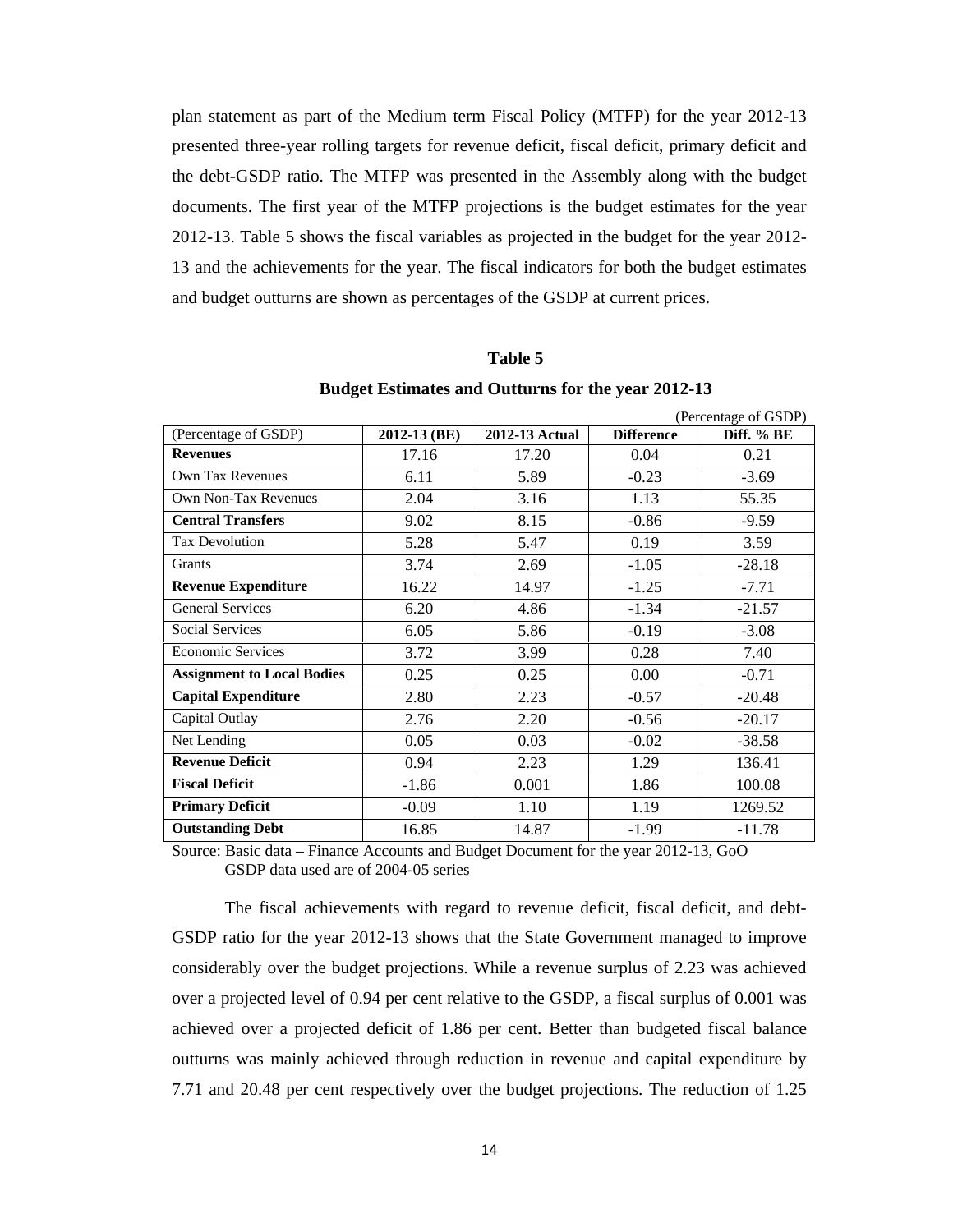percentage points in revenue expenditure from a budgeted level of 16.22 per cent of GSDP to 14.97 per cent was mostly under general and social services. The actual revenue receipt exceeded the budget estimates marginally by 0.04 percentage points relative to the GSDP, an increase of 0.21 per cent. While own tax revenue fell by 3.69 per cent and central transfers by 9.59 per cent over the budget estimates, the rise in contribution from non-tax revenue was 55.35 per cent. The rise in income from non-tax sources contributed significantly to the own revenue efforts of the State Government. Higher revenue surplus helped the State government to reach a fiscal surplus situation.

The actual debt-GSDP ratio of 14.68 per cent in 2012-13 was lower than the budgeted figure of 16.64 per cent. The two-pronged approach of raising less borrowing from both the market and the central Government as compared to the budget estimates and discharging more than the budget estimates, especially central loans, helped reduce the debt burden relative to GSDP. Table 6 shows the debt receipts and repayments from various sources during 2011-12.

|                                         |                         |           | (Rs. Lakh)        |
|-----------------------------------------|-------------------------|-----------|-------------------|
|                                         | <b>Budget Estimates</b> | Actual    | <b>Difference</b> |
| <b>Public Debt Receipts</b>             |                         |           |                   |
| Internal Debt                           | 473842.01               | 143576.11 | $-330265.90$      |
| Loans Advances from Central Government  | 61785.79                | 44379.07  | $-17406.72$       |
| Public Debt                             | 535627.80               | 187955.18 | $-347672.62$      |
| Small Savings and Provident Fund        | 295085.45               | 300099.88 | 5014.43           |
| Total                                   | 830713.25               | 488055.06 | $-342658.19$      |
| <b>Debt Repayments</b>                  |                         |           |                   |
| <b>Internal Debt</b>                    | 265874.00               | 266571.98 | 697.98            |
| Loans Advances from Central Government  | 53700.00                | 51413.71  | $-2286.29$        |
| Public Debt                             | 319574.00               | 317985.69 | $-1588.31$        |
| <b>Small Savings and Provident Fund</b> | 185085.45               | 230991.69 | 45906.24          |
| Total                                   | 504659.45               | 548977.38 | 44317.93          |

#### **Table 6**

#### **Borrowings and Repayments: 2012-13**

Source: Finance Accounts and Budget Document for the year 2012-13, GoO

#### 4.1 **Disaggregated Analysis of Revenue Receipts**

 Data on detailed sources of revenue shown in Table 7 reveal that the actual own tax revenue fell short of the budget estimate in 2012-13. Barring electricity duty and some minor taxes, actual collection from most of the State taxes deteriorated as compared to the budget estimates. Lower realization of tax revenue as compared to the budget estimates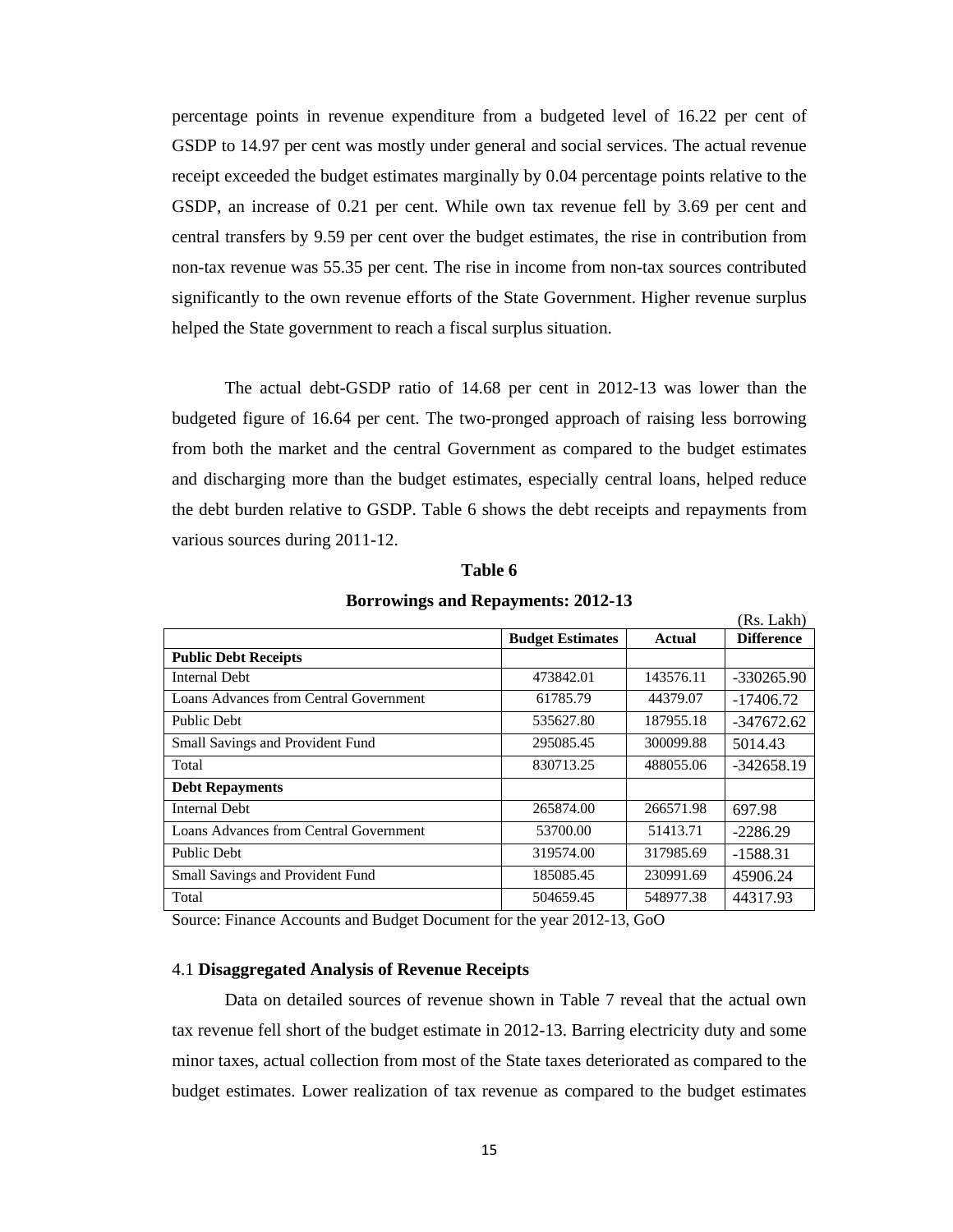raises questions on efficiency of projection methodology and assumptions taken on macroeconomic conditions. In fact, the GSDP in the State in 2012-13 grew at a higher rate as compared to the previous year. The budget projections should be unbiased and consider the prevailing macroeconomic situation.

| (Percentage of GSDP)                                 |              |                |                |  |
|------------------------------------------------------|--------------|----------------|----------------|--|
|                                                      | 2012-13 (BE) | 2012-13 Actual | <b>Changes</b> |  |
| <b>Revenues</b>                                      | 17.16        | 17.20          | 0.04           |  |
| <b>Own Tax Revenues</b>                              | 6.11         | 5.89           | $-0.23$        |  |
| Sales Tax                                            | 3.84         | 3.79           | $-0.05$        |  |
| <b>State Excise Duties</b>                           | 0.587        | 0.587          | $-0.001$       |  |
| Motor Vehicle Tax                                    | 0.38         | 0.29           | $-0.09$        |  |
| Taxes on Goods and Passengers                        | 0.55         | 0.53           | $-0.03$        |  |
| Taxes and Duties on Electricity                      | 0.23         | 0.23           | 0.01           |  |
| Land revenue                                         | 0.21         | 0.16           | $-0.04$        |  |
| <b>Stamp Duty and Registration Fees</b>              | 0.23         | 0.21           | $-0.02$        |  |
| Taxes on Profession, Trades, Callings and Employment | 0.07         | 0.05           | $-0.01$        |  |
| Other Taxes                                          | 0.02         | 0.03           | 0.00           |  |
| <b>Own Non-Tax Revenues</b>                          | 2.04         | 3.16           | 1.13           |  |
| <b>Interest Receipts</b>                             | 0.06         | 0.23           | 0.17           |  |
| Dividends and Profits                                | 0.04         | 0.22           | 0.18           |  |
| <b>General Services</b>                              | 0.05         | 0.14           | 0.09           |  |
| <b>Social Services</b>                               | 0.05         | 0.07           | 0.02           |  |
| <b>Economic Services</b>                             | 1.84         | 2.49           | 0.65           |  |
| Forestry and Wildlife                                | 0.05         | 0.07           | 0.03           |  |
| Major Irrigation                                     | 0.03         | 0.11           | 0.08           |  |
| Medium Irrigation                                    | 0.08         | 0.04           | $-0.04$        |  |
| Non-ferrous Mining and Metallurgical Industries      | 1.64         | 2.23           | 0.59           |  |
| Roads and Bridges                                    | 0.03         | 0.02           | 0.00           |  |
| <b>Central Transfers</b>                             | 9.02         | 8.15           | $-0.86$        |  |
| <b>Tax Devolution</b>                                | 5.28         | 5.47           | 0.19           |  |
| <b>Grants</b>                                        | 3.74         | 2.69           | $-1.05$        |  |

**Table 7 Revenue Realization: 2012-13** 

Actual receipts from own non-tax revenue increased by 1.13 percentage points relative to GSDP as compared to the budget estimates. Given that both own tax revenue and central transfers declined over their budget projections, it was because of the performance of the non-tax revenues that the State managed to hold on to the aggregate revenue receipt targets set out in the budget. Out of the 55.35 per cent increase in actual non-tax revenue, mining royalties alone account for 35.61 per cent. Higher growth of mining royalties in last few years and the revision of royalty rate to an ad-valorem system helped to increase income from this source. These factors are well acknowledged.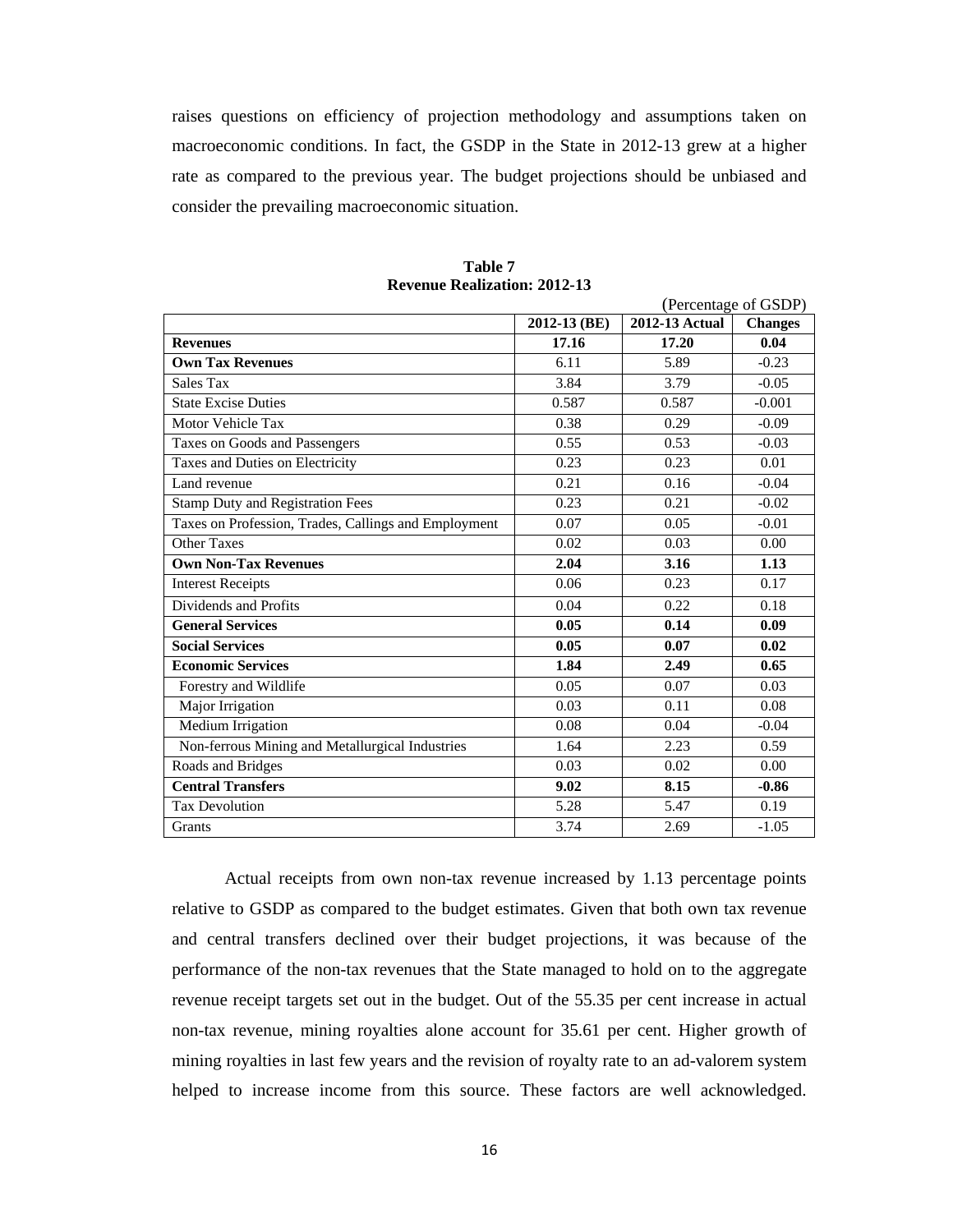However, the discrepancy in the budget projection and actual realization in 2012-13 has been surprising. The projection of revenue sources need to be more robust, as alluded above. The actual interest receipts also increased as interest on large cash balances contributed to this source. Other sources of non-tax revenue such as dividends and profits from State enterprises, and forestry and wildlife also contributed higher revenues as compared to the budget estimates.

In the case of central transfers, the actual realization was lower than the budget projection by 0.86 percentage points relative to GSDP. While share in central taxes increased during the year, the actual receipt of central grants was less than the budget estimates by 1.05 percentage points. The Finance Department, in their submission indicated that central grants under many heads included in the budget estimates were not received or a smaller amount was received during 2012-13. The central grants as percentage of GSDP declined from 3.80 per cent in 2011-12 to 2.69 per cent in 2012-13.

#### **4.2 Disaggregated Analysis of Expenditure Pattern**

 The decomposed expenditure pattern for the year 2012-13 given in Table 8 indicates that the expenditure compression in revenue account as compared to the budget estimates was driven by decline in expenditure on general services and social services. In the general services, the decline was largely attributable to lower interest payment as compared to the budget estimates. Although the difference between budget estimates and actual interest payments should not be large, excess provision under this head during budgeting stage could be the probable reason for savings to the extent of 0.67 percentage points relative to the GSDP. This works out to be 37.78 per cent lower than the budget estimates.

Despite a comfortable surplus in revenue account, actual expenditure in social sector was less than that of the budget estimates. In social services, the budgeted amount for priority sectors like education and water supply and sanitation was not fully utilized. Deviation in utilization of revenue expenditure points to weak programme management in these sectors. For instance in primary education, non-payments of salaries because of litigations, over budgeting for the programmes, and inadequate capacity for financial management were found to be the reasons for expenditure deviations. The State Government also could not provide the matching grant for SSA owing to non-receipt of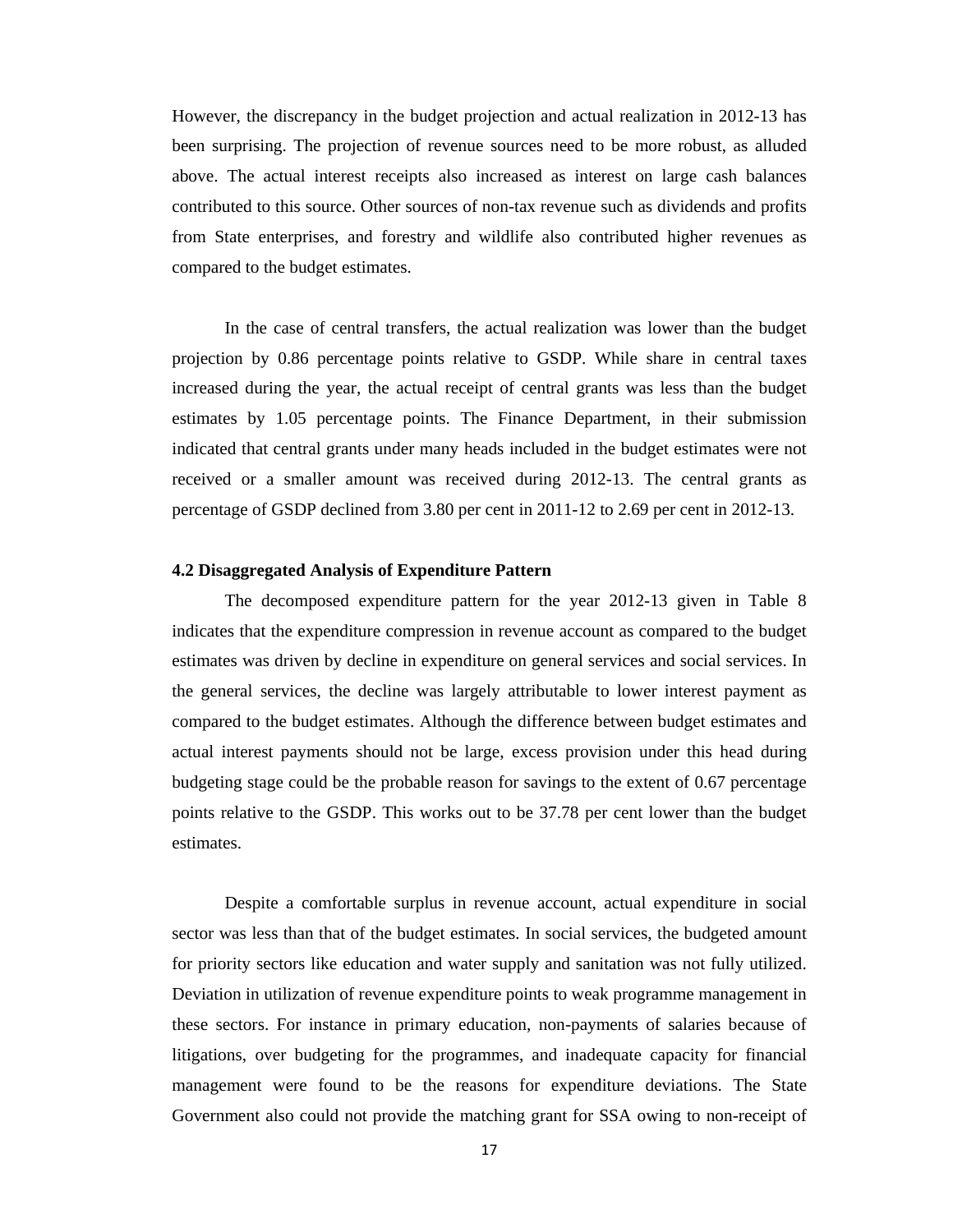central grants. Thus, the budgeted amount to that extent was not utilized in 2012-13. The budgeted spending target for medical and public health seems to have been met during the year. Although expenditure in economic services surpassed the budget to the extent of 0.28 percentage points relative to the GSDP, the issue of not being able to spend the budgeted amount was also present in some of the departments.

|                                           |                 | (Percentage of GSDP) |                   |                  |
|-------------------------------------------|-----------------|----------------------|-------------------|------------------|
|                                           | 2012-13<br>(BE) | 2012-13<br>Actual    | <b>Difference</b> | Diff. % of<br>BE |
| <b>Revenue Expenditure</b>                | 16.22           | 14.97                | $-1.25$           | $-7.71$          |
| <b>General Services</b>                   | 6.20            | 4.86                 | $-1.34$           | $-21.57$         |
| <b>Interest Payment</b>                   | 1.77            | 1.10                 | $-0.67$           | $-37.78$         |
| Pension                                   | 2.27            | 2.11                 | $-0.16$           | $-7.25$          |
| <b>Other General Services</b>             | 2.16            | 1.66                 | $-0.51$           | $-23.37$         |
| <b>Social Services</b>                    | 6.05            | 5.86                 | $-0.19$           | $-3.08$          |
| Education                                 | 3.01            | 2.76                 | $-0.25$           | $-8.25$          |
| Medical and Public Health                 | 0.56            | 0.57                 | 0.01              | 2.49             |
| Water Supply, Sanitation, Housing & Urban | 0.50            | 0.43                 | $-0.06$           | $-12.93$         |
| Welfare of SC, ST, & BC                   | 0.44            | 0.47                 | 0.03              | 5.91             |
| Social Welfare & Nutrition                | 1.27            | 1.38                 | 0.11              | 8.79             |
| <b>Other Social Services</b>              | 0.27            | 0.25                 | $-0.03$           | $-9.30$          |
| <b>Economic Services</b>                  | 3.72            | 3.99                 | 0.28              | 7.40             |
| Agriculture & Allied Services             | 1.45            | 1.61                 | 0.16              | 11.17            |
| <b>Rural Development</b>                  | 0.87            | 0.85                 | $-0.02$           | $-2.36$          |
| Irrigation & Flood Control                | 0.45            | 0.41                 | $-0.04$           | $-9.66$          |
| Energy                                    | 0.01            | 0.01                 | 0.00              | $-26.04$         |
| <b>Industry</b> and Minerals              | 0.13            | 0.10                 | $-0.03$           | $-23.95$         |
| Transport                                 | 0.57            | 0.61                 | 0.04              | 7.04             |
| <b>General Economic Services</b>          | 0.18            | 0.38                 | 0.20              | 108.95           |
| <b>Other Economic Services</b>            | 0.05            | 0.02                 | $-0.03$           | $-56.74$         |
| <b>Assignment to Local Bodies</b>         | 0.253           | 0.251                | $-0.002$          | $-0.71$          |
| <b>Capital Expenditure</b>                | 2.80            | 2.23                 | $-0.57$           | $-20.48$         |
| Capital Outlay                            | 2.76            | 2.20                 | $-0.56$           | $-20.17$         |
| Net Lending                               | 0.05            | 0.03                 | $-0.02$           | $-38.58$         |

**Table 8 Expenditure Profile** 

 A significant development seen in the spending pattern in 2012-13 was the fall in utilization of budget provision for capital outlay by 0.57 percentage points relative to the GSDP. Compared to the budget provisions, this deviation works out to be 20.48 per cent. Given the need for expanding infrastructural facilities in the State, proper utilization of budgeted provisions for capital expenditure should have been given emphasis. The capital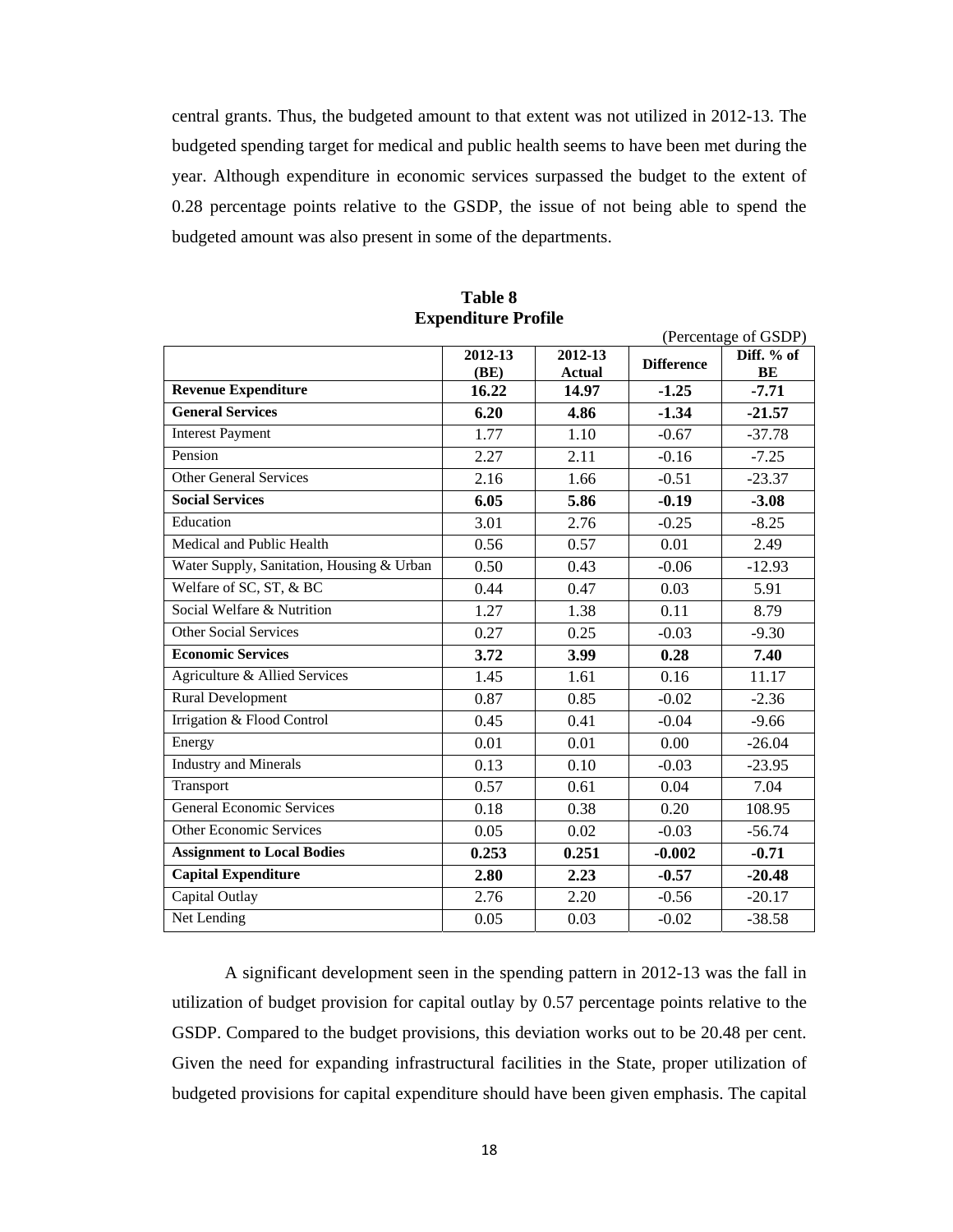expenditure in the State has been suffering from basic problems like lack of capacity in the area of project appraisal, inadequate capacity for project execution, lack of a medium term sector vision and lack of prioritization. Often, considerable time is lost in identifying suitable infrastructure projects, though funding may not be a problem.

Some big spending departments identified for not being able to meet the budget estimates during the year 2012-13 were education, health, irrigation, and roads and Works Department (roads and bridges). The departments like education and health expressed their inability to build required infrastructure on their own owing to unavailability of inhouse engineering section. The infrastructure building in these sectors has been the responsibility of the works department and rural development department. Lack of coordination among these departments, inadequate ability to implement the projects, and weak monitoring of the progress seems to be obstructing timely completion of the work and utilization of budgeted provisions. The works department, which has the primary responsibility with regard to roads and bridges indicated that problems of land acquisition and tree cutting have been posing the biggest challenges in undertaking construction works. In the irrigation sector, factors like difficulties in land acquisition to complete the projects, inability to settle rehabilitation issues for displaced population in large projects, inadequate co-ordination among departments at policy and implementation level, inability to manage seasonal constraints, issues related to environment clearance from central agencies, and law and order problems have been affecting utilization of the approved budget.

An excess cash balance position of the State Government, shown in Table 9, makes it appropriate to restructure the expenditure pattern by focusing on expansion of capital assets. The surplus cash balance invested in 14 days and 91 days intermediate treasury bills of Reserve Bank of India (RBI) poses a carrying cost due to interest rate differential between raising this fund and the interest receipts. However, large cash balances helped the State Government in reducing its dependence on open market borrowing and discharging some high-cost loans. There were earlier suggestions by the 12<sup>th</sup> Finance Commission and RBI also to this effect (to utilize the existing cash balances efficiently).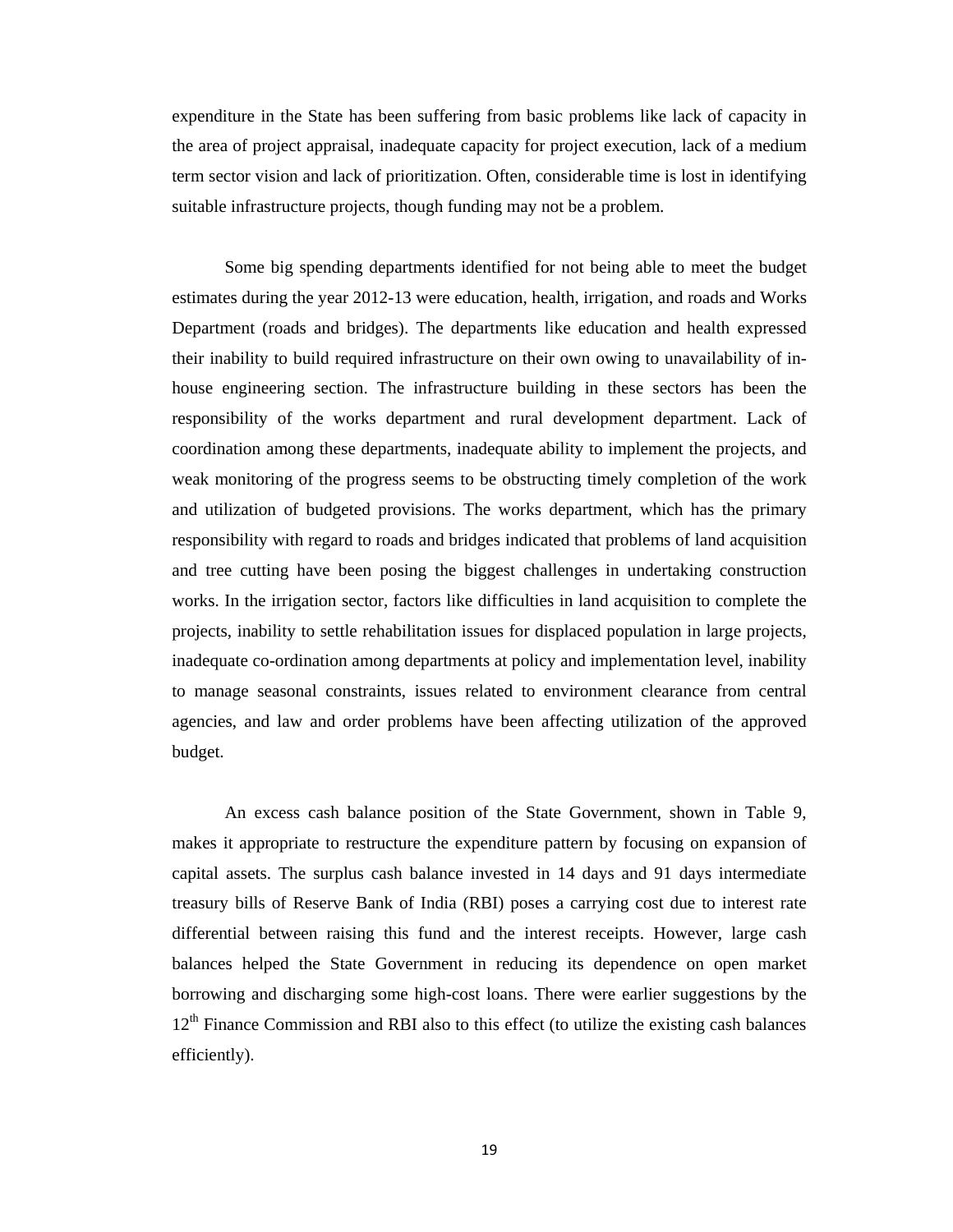#### **Table 9**

|                                                                             |                         | (Rs. Lakh)               |
|-----------------------------------------------------------------------------|-------------------------|--------------------------|
|                                                                             | As on 1st April<br>2012 | As on 31st March<br>2013 |
| <b>General Cash Balance</b>                                                 |                         |                          |
| Deposits with the Reserve Bank                                              | $-46537.81$             | $-2392.38$               |
| Investments held in the Cash Balance - Investment<br>account                | 688374.35               | 734180.79                |
| Total                                                                       | 641836.54               | 731788.41                |
| <b>Other Cash Balances and Investments</b>                                  |                         |                          |
| Cash with Departmental Officers                                             | 4519.57                 | 2346.57                  |
| Permanent Advances for Contingent Expenditure with<br>Departmental Officers | 31.52                   | 31.69                    |
| Investments of Earmarked Funds                                              | 502300                  | 552300                   |
| Total                                                                       | 506851.09               | 554678.26                |
| <b>Grand Total</b>                                                          | 1148687.63              | 1286466.67               |

#### **Cash Balance Position and Investments**

Source: Finance Accounts – 2012-13

#### **5. Concluding Remarks**

 The Government of Odisha consistently maintained strong fiscal position during the post FRBM period. In 2012- 13 the State was able to achieve revenue surplus and fiscal surplus, and reduced the debt burden substantially. While the budget projections for the year with regard to major fiscal outcomes were within the FRBM Act stipulation, the Government managed to achieve improved outturns. In 2012-13, the revenue surplus was substantial at 2.23 per cent relative to GSDP and the State enjoyed a fiscal surplus situation. The outstanding debt burden was only 14.87 per cent of the GSDP, well below the 30.2 per cent level recommended as prudent by the  $13<sup>th</sup>$  Finance Commission. Compared to the fiscal targets specified for the year in the amended FRBM Act, 2011, a zero revenue deficit, fiscal deficit limit of 3 per cent of GSDP, and debt burden of 30.2 per cent to the GSDP, these achievements were commendable. As against a target of interest payment as percentage of revenue receipts at 15 per cent, the achievement has been only 6.39 per cent.

The compression of both revenue and capital expenditure as compared to the budget estimates was the major instrument to achieve large revenue surplus and elimination of fiscal deficit in the fiscal year 2012-13. The actual revenue realization exceeded the target marginally. It was the higher realization of non-tax revenue that helped in meeting the revenue target as own tax receipts and central grants fell below the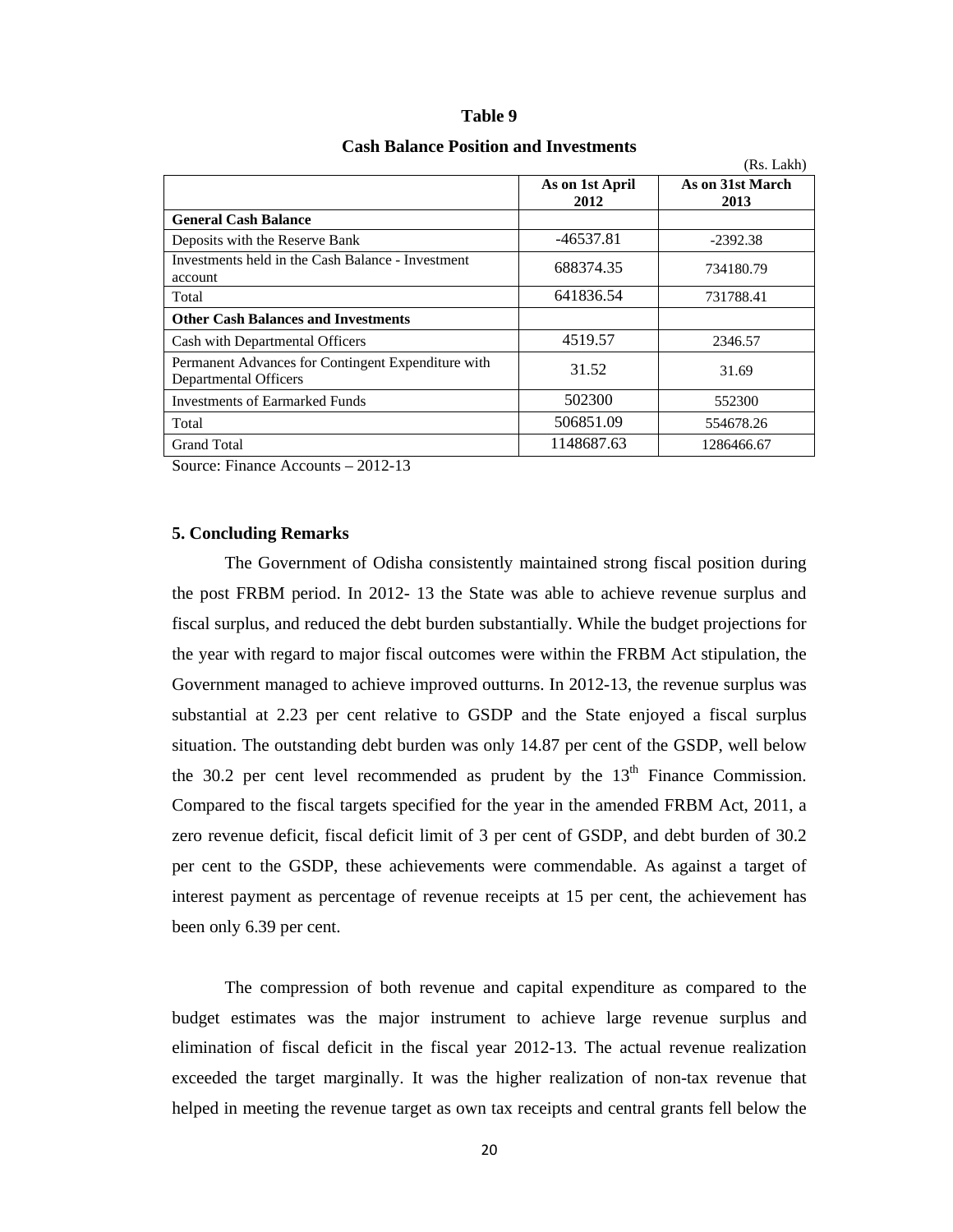budget projections. With rising revenue surplus and slow growing capital expenditure, the Government reduced its dependence on market borrowing and even discharged some high cost loans to bring down overall debt stock. The State Government accumulated a large cash balance in the year 2012-13, which was invested in the Government of India Treasury bills with Reserve bank of India.

 While the State Government has remained on the fiscal consolidation path and achieved stipulated FRBM Act targets, the compliance to the fiscal management principles enunciated in the Act should not neglected. One of the important principles has been to formulate a realistic budget by giving due regard to the general economic outlook to minimize the deviation from the budget projections during the year. The decline in own tax revenue as compared to the budget estimates in 2012-13 despite a higher GSDP growth over the last year does not satisfy the observance of this principle. The examination of the budget estimates and actual expenditure during 2012-13 shows that under many heads the budgetary provisions were not fully utilized. Actual expenditure for some of the important sectors like education, water supply and sanitation, and irrigation and flood control were less than that of the budget estimates.

One of the guiding fiscal management principles prescribed in the FRBM Act was to build up a revenue surplus for use in capital formation and productive expenditure. Although the State Government managed to generate a large revenue surplus, substantially more than that of the budget estimates, the capital expenditure fell short of the budgeted provision by a large amount. While capital expenditure as percentage of GSDP has remained subdued in recent years, under-spending under this head in 2012-13 seems unwarranted. The comfortable cash balance position and emergence of substantial surplus in revenue account should enable the Government to restructure the expenditure pattern focusing on priority sectors and infrastructure building.

The basic problems like inadequate capacity in the area of project appraisal, project execution, lack of a medium term sector vision, and lack of prioritization suffered by the spending departments have been acknowledged at the policy-making level of the State Government. The assessment of the spending pattern reveals that under-spending in several high-priority sectors was more due to capacity problems rather than the objective of compressing the overall expenditure. The improvement in fiscal position of the State